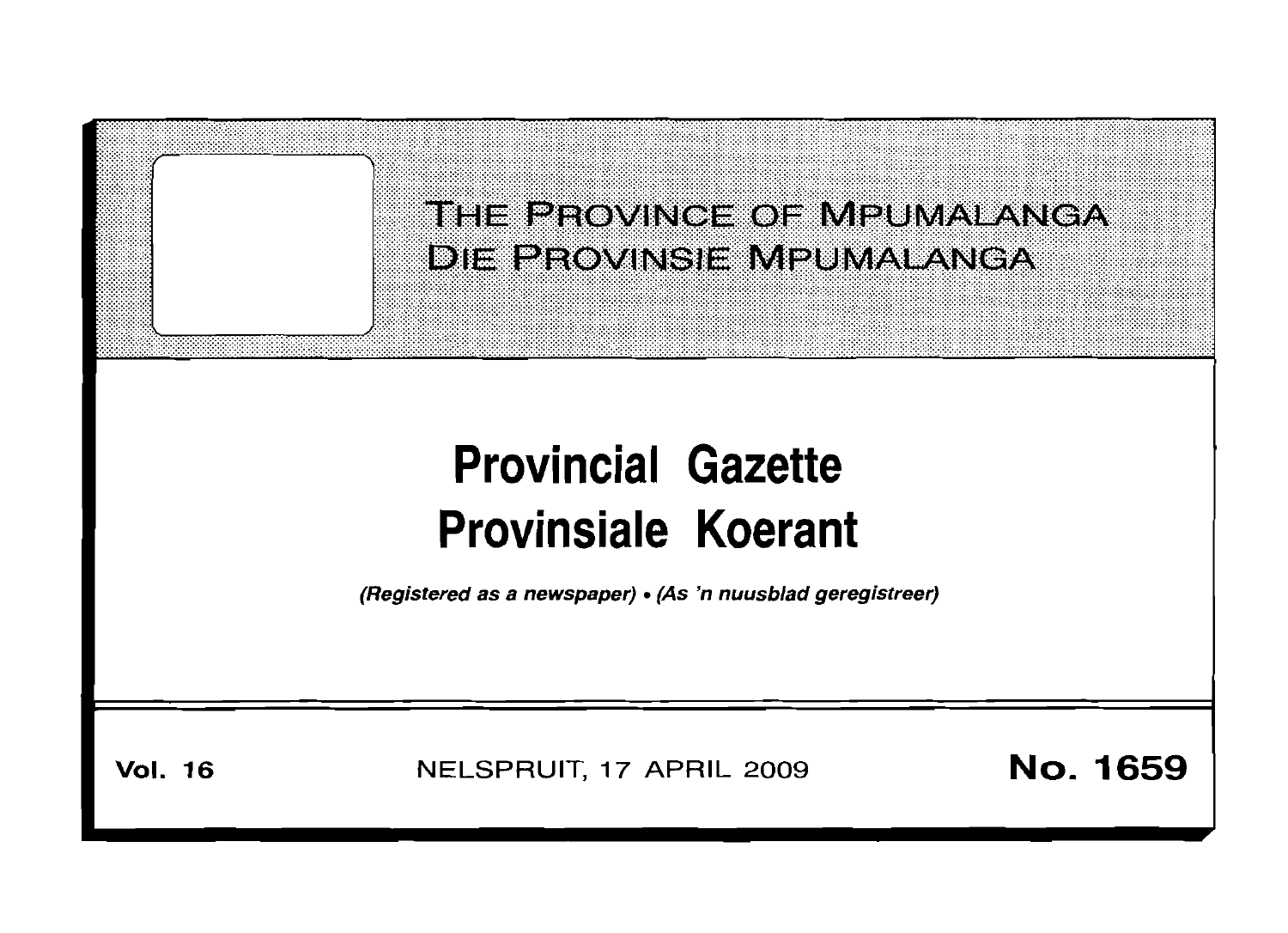No.

**CONTENTS • INHOUD**

*Page Gazette* No. No.

1659

1659

#### **GENERAL NOTICES· ALGEMENE KENNISGEWINGS**

| 97  | Town-planning and Townships Ordinance (15/1986): Establishment of township: Thandeklile Extension 3          | 8  | 1659 |
|-----|--------------------------------------------------------------------------------------------------------------|----|------|
| 97  |                                                                                                              | 8  | 1659 |
| 98  |                                                                                                              | 9  | 1659 |
| 98  |                                                                                                              | 9  | 1659 |
| 99  |                                                                                                              | 9  | 1659 |
| 99  |                                                                                                              | 10 | 1659 |
| 100 | Town-planning and Townships Ordinance (15/1986): Steve Tshwete Amendment Scheme 337                          | 10 | 1659 |
| 100 |                                                                                                              | 10 | 1659 |
| 101 |                                                                                                              | 11 | 1659 |
| 101 |                                                                                                              | 11 | 1659 |
| 106 |                                                                                                              | 12 | 1659 |
| 106 |                                                                                                              | 13 | 1659 |
| 107 |                                                                                                              | 14 | 1659 |
| 107 |                                                                                                              | 14 | 1659 |
| 108 | Town-planning and Townships Ordinance (15/1986): Lydenburg Amendment Scheme 257/95                           | 14 | 1659 |
| 108 |                                                                                                              | 15 | 1659 |
| 109 | Town-planning and Townships Ordinance (15/1986): Lydenburg Amendment Scheme 258/95                           | 15 | 1659 |
| 109 |                                                                                                              | 15 | 1659 |
| 110 | Town-planning and Townships Ordinance (15/1986): Steve Tshwete Amendment Scheme 343                          | 16 | 1659 |
| 110 |                                                                                                              | 16 | 1659 |
| 111 |                                                                                                              | 16 | 1659 |
| 111 |                                                                                                              | 17 | 1659 |
|     | <b>LOCAL AUTHORITY NOTICES · PLAASLIKE BESTUURSKENNISGEWINGS</b>                                             |    |      |
| 81  | Town-planning and Townships Ordinance (15/1986): Govan Mbeki Land Use Scheme, 2009                           | 21 | 1659 |
| 81  | Ordonnansie op Dorpsbeplanning en Dorpe (15/1986): Govan Mbeki Land Use Scheme, 2009                         | 21 | 1659 |
| 90  | Town-planning and Townships Ordinance (15/1986): Govan Mbeki Municipality: Establishment of township: Bethal | 17 | 1659 |
| 90  | Ordonnansie op Dorpsbeplanning en Dorpe (15/1986): Govan Mbeki Munisipaliteit: Stigting van dorp: Bethal-    | 17 | 1659 |

91 Local Government: Municipal Property Rates Act (6/2004): Public notice calling for inspection of the general valuation roll and lodging of objections . 92 do.; Govan Mbeki Municipality: Public notice calling for inspection of supplementary valuation roll and lodging of objections . do.: Steve Tshwete Amendment Scheme 114 . do.: Steve Tshwete Amendment Scheme 127 . do.: Steve Tshwete Amendment Scheme 239 .. do.: Govan Mbeki Municipality: Bethal Amendment Scheme 148 and 149 .. do.: Declaration as an approved township: Riverside Park Extension 21 .. do.: Nelspruit Amendment Scheme 1550 .. Development Facilitation Act (67/1995): Mpumalanga Development Tribunal: Approval of land development application: Riverside Park Extension 5/39 ..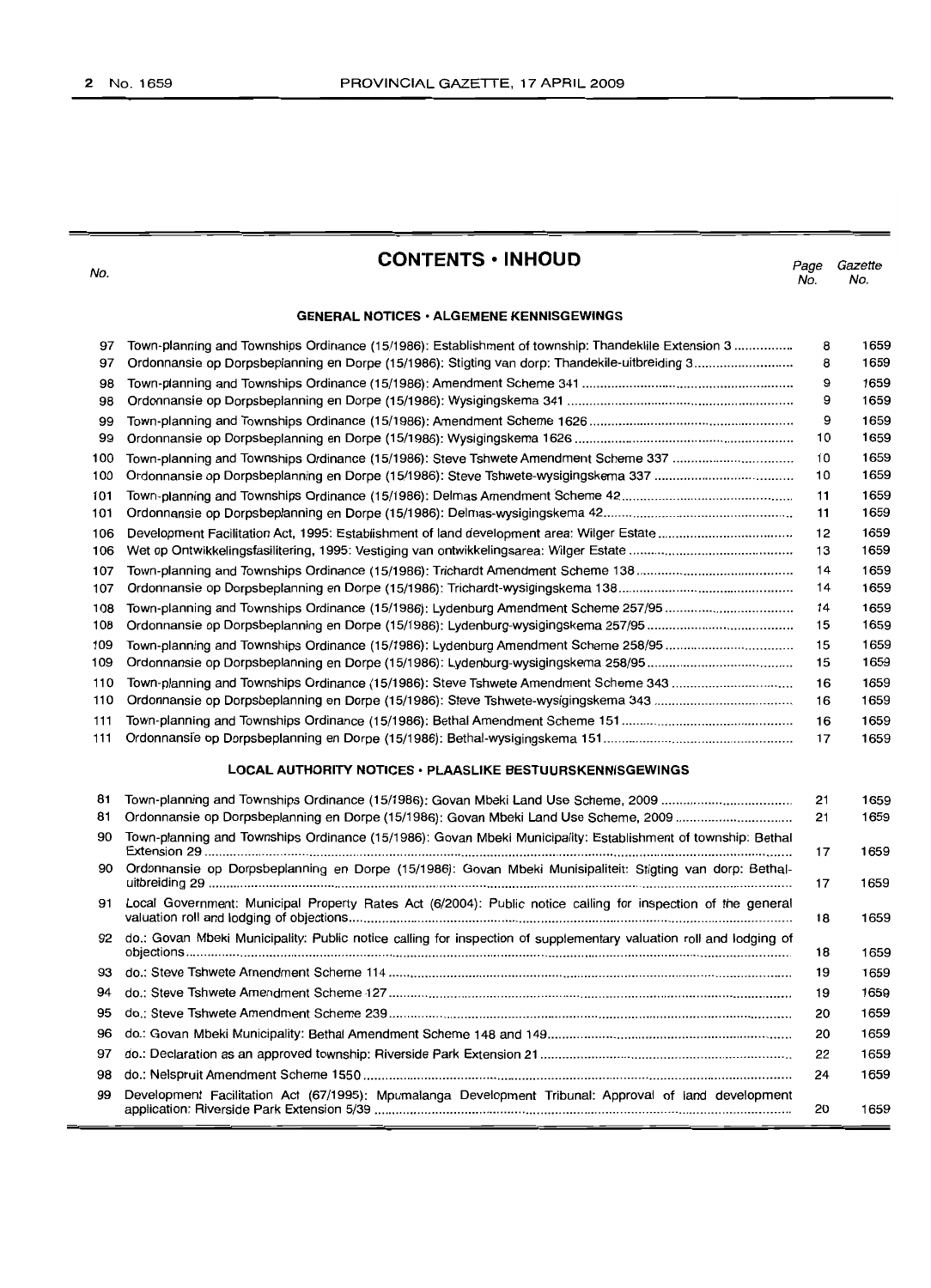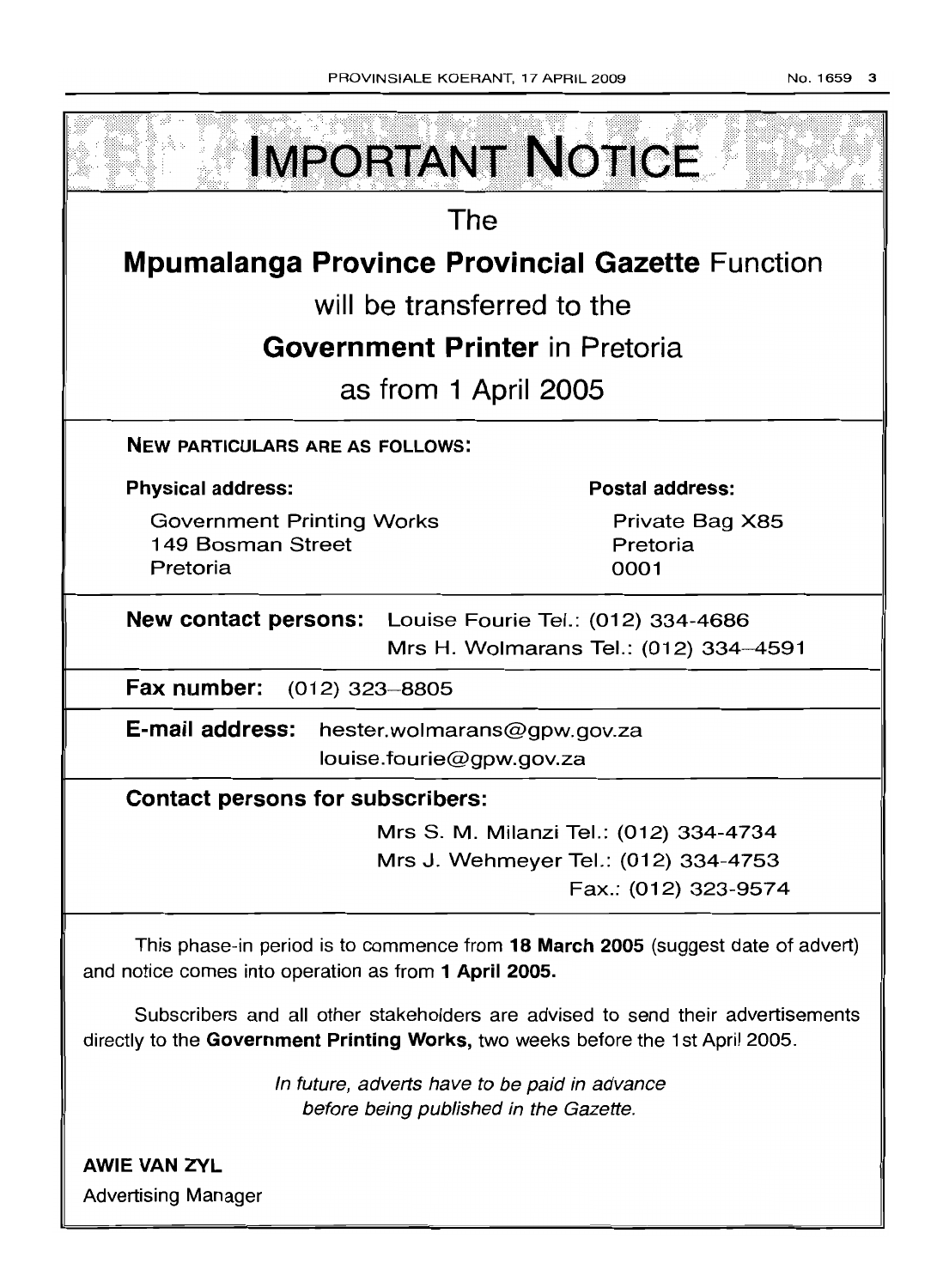IT IS THE CLIENTS RESPONSIBILITY TO ENSURE THAT THE CORRECT AMOUNT IS PAID AT THE CASHIER OR DEPOSITED INTO THE GOVERNMENT PRINTING WORKS BANK ACCOUNT AND ALSO THAT THE REQUISITION/COVERING LEITER TOGETHER WITH THE ADVERTISEMENTS AND THE PROOF OF DEPOSIT REACHES THE GOVERNMENT PRINTING WORKS IN TIME FOR INSERTION IN THE PROVINCIAL GAZETTE.

**No ADVERTISEMENTS WILL BE PLACED WITHOUT PRIOR PROOF OF PRE-PAYMENT.**

1/4 page **R 187.37** Letter Type: Arial Size: 10 Line Spacing: At: Exactly 11pt **A PRICE INCREASE OF 8,5% WILL BE EFFECTIVE ON ALL TARIFFS FROM 1 MAY 2008** 1/4 page **R 374.75** Letter Type: Arial Size: 10 Line Spacing: At: Exactly 11 pt 1/4 page **R 562.13** Letter Type: Arial Size: 10 Line Spacing: At: Exactly 11pt 1/4 page **R 749.50** Letter Type: Arial Size: 10

Line Spacing: At: Exactly 11 pt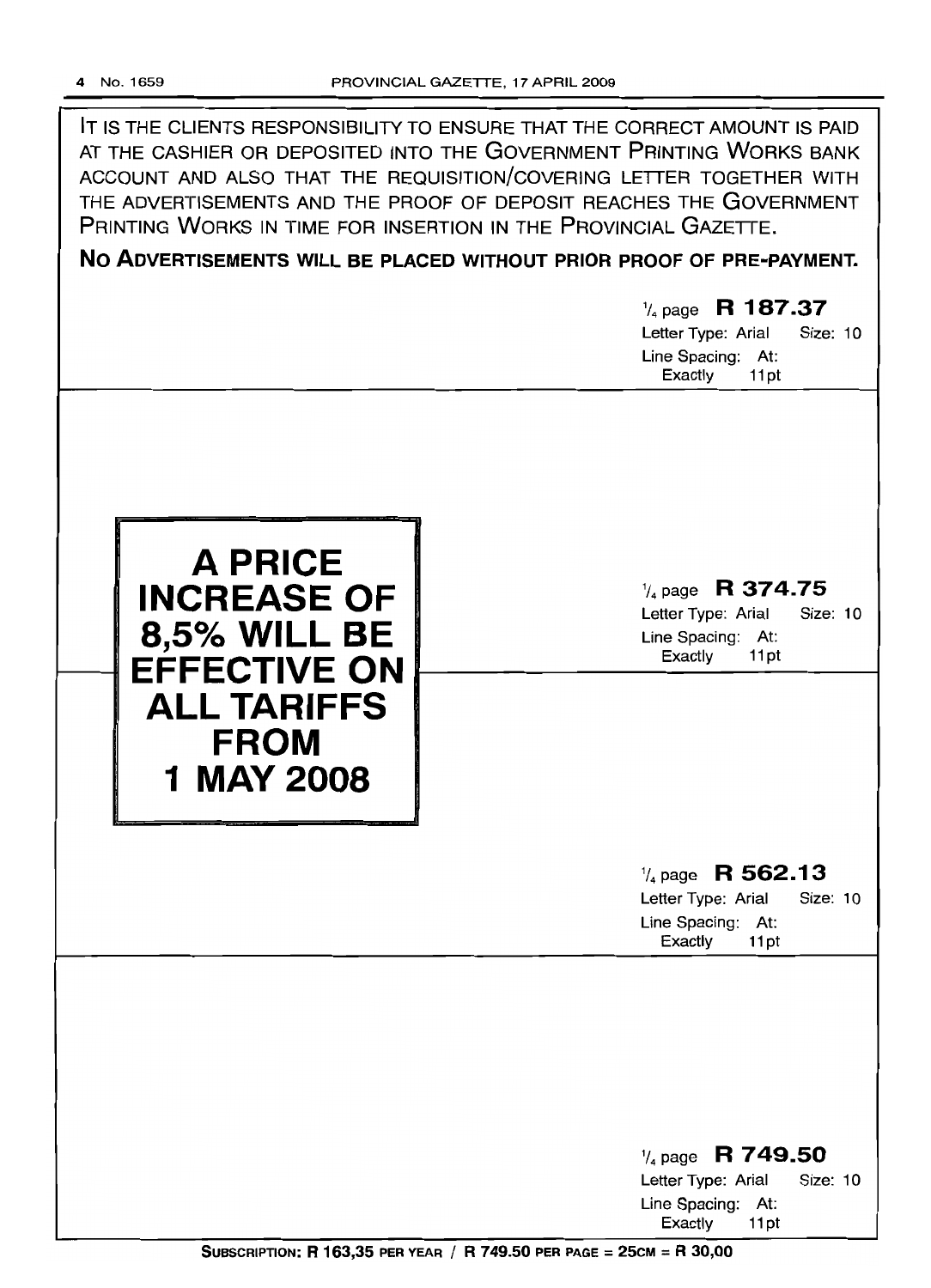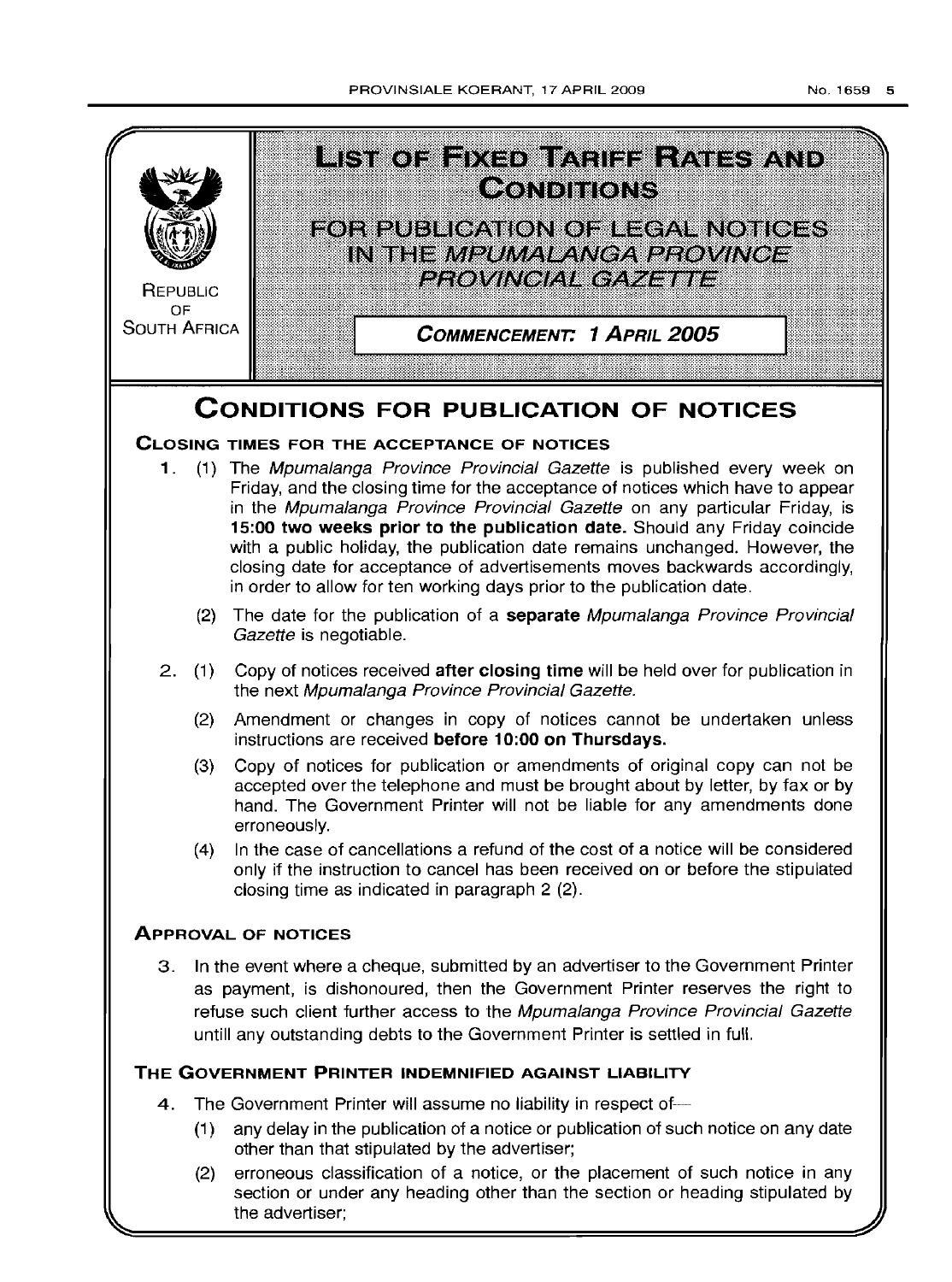(3) any editing, revision, omission, typographical errors or errors resulting from faint or indistinct copy.

# **LIABILITY OF ADVERTISER**

5. Advertisers will be held liable for any compensation and costs arising from any action which may be instituted against the Government Printer in consequence of the publication of any notice.

# **COpy**

- 6. Copy of notices must be typed on one side of the paper only and may not constitute part of any covering letter or document.
- 7. At the top of any copy, and set well apart from the notice, the following must be stated:

Where applicable

- (1) The heading under which the notice is to appear.
- (2) The cost of publication applicable to the notice, in accordance with the "Word Count Table".

# **PAYMENT OF COST**

- 9. **With effect from 1 April 2005 no notice will be accepted for publication unless the cost of the insertion(s) is prepaid in CASH or by CHEQUE or POSTAL ORDERS. It can be arranged that money can be paid into the banking account of the Government Printer, in which case the deposit slip accompanies the advertisement before** publlcation **thereof.**
- 10. (1) The cost of a notice must be calculated by the advertiser in accordance with the word count table.
	- (2) Where there is any doubt about the cost of publication of a notice, and in the case of copy, an enquiry, accompanied by the relevant copy, should be addressed to the **Advertising Section, Government Printing Works, Private Bag X85, Pretoria, 0001 [Fax: (012) 323-8805],** before publication.
- **11**. Overpayment resulting from miscalculation on the part of the advertiser of the cost of publication of a notice will not be refunded, unless the advertiser furnishes adequate reasons why such miscalculation occurred. In the event of underpayments, the difference will be recovered from the advertiser, and the notice(s) will not be published until such time as the full cost of such publication has been duly paid in cash or by cheque or postal orders, or into the banking account.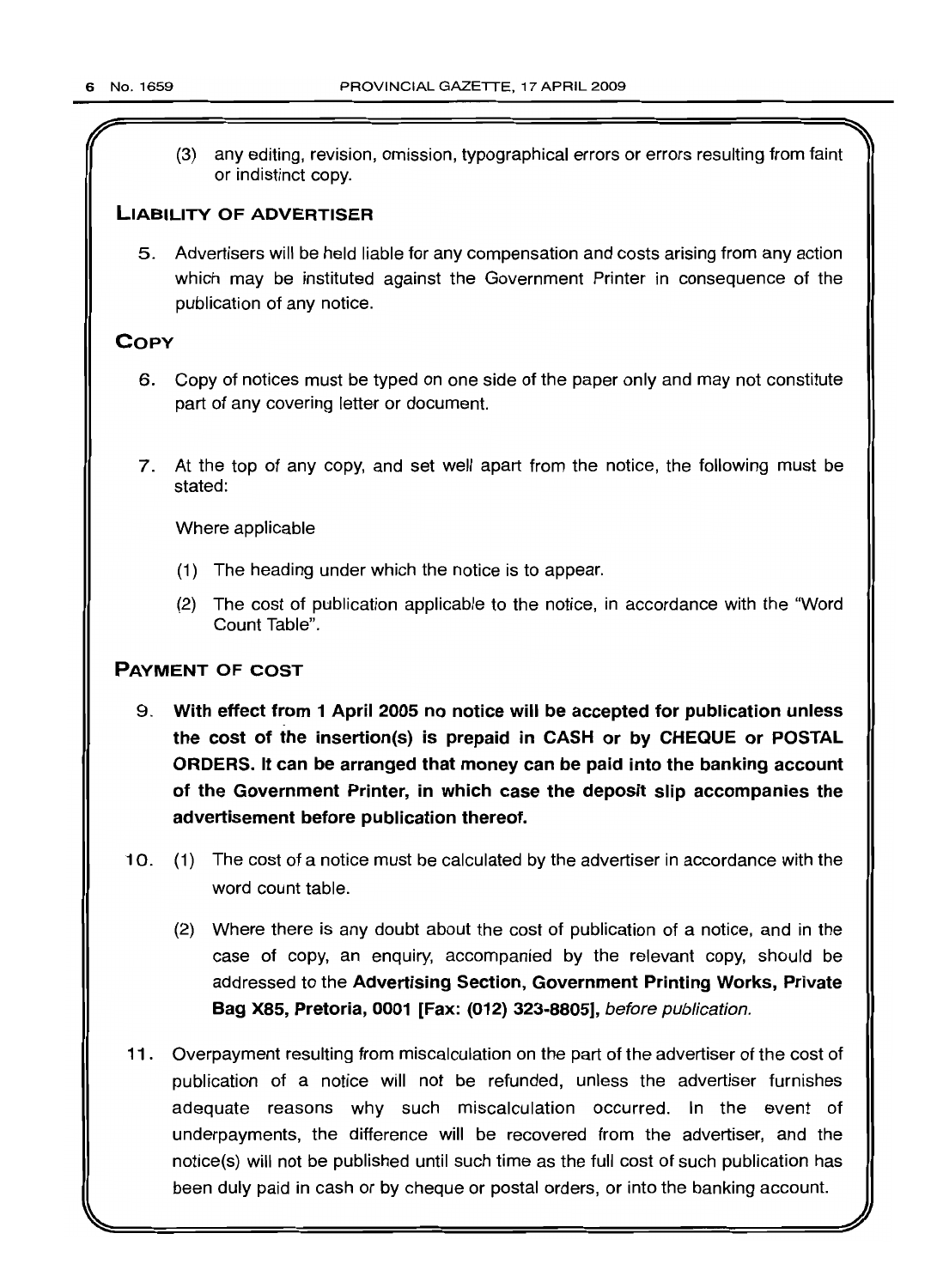- 12. In the event of a notice being cancelled, a refund will be made only if no cost regarding the placing of the notice has been incurred by the Government Printing Works.
- 13. The Government Printer reserves the right to levy an additional charge in cases where notices, the cost of which has been calculated in accordance with the Word Count Table, are subsequently found to be excessively lengthy or to contain overmuch or complicated tabulation.

# PROOF OF PUBLICATION

14. Copies of the Mpumalanga Province Provincial Gazette which may be required as proof of publication, may be ordered from the Government Printer at the ruling price. The Government Printer will assume no liability for any failure to post such Mpumalanga Province Provincial Gazette(s) or for any delay in despatching it/them.

# **GOVERNMENT PRINTERS BANK ACCOUNT PARTICULARS**

Bank: ABSA

BOSMAN STREET

Account No.: 4057114016

Branch code: 632005

Reference No.: 00000047

Fax No.: (012) 323 8805

# Enquiries:

| Mrs. L. Fourie    | Tel.: (012) 334-4686 |
|-------------------|----------------------|
| Mrs. H. Wolmarans | Tel.: (012) 334-4591 |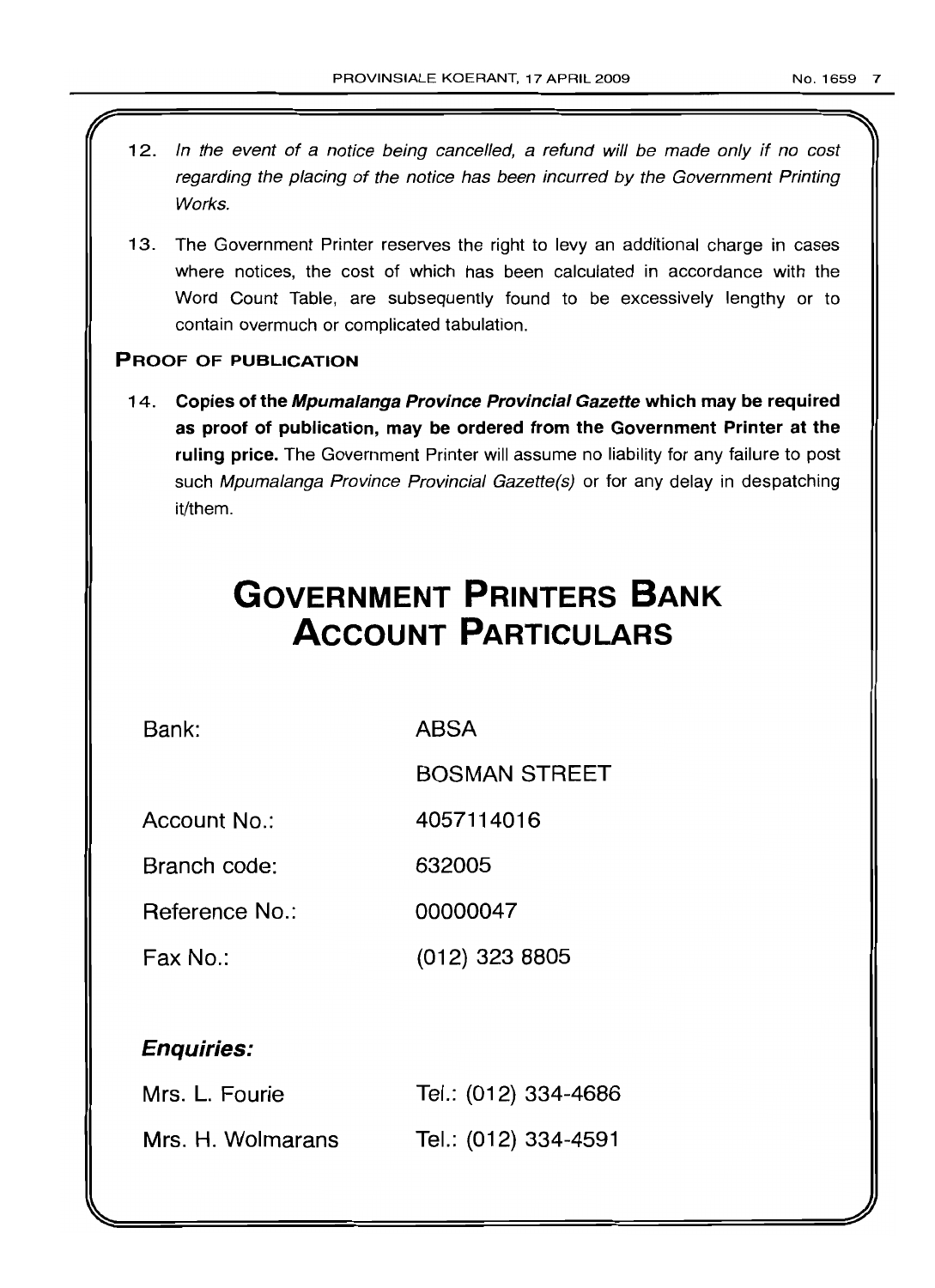# **GENERAL NOTICES • ALGEMENE KENNISGEWINGS**

# **NOTICE 97 OF 2009**

#### NOTICE OF APPLICATION FOR ESTABLISHMENT OF TOWNSHIP

The Mkhondo Municipality hereby gives notice in terms of section 69 (6) (a) of the Town-planning and Townships Ordinance, 1986 (Ordinance 15 of 1986), that an application in terms of section 96 (1) (b) of that ordinance to establish the township referred to in the Annexure hereto has been received by it.

Particulars of the application will lie for inspection during normal office hours at the offices of the Municipal Manager, Municipal Offices, corner of Market and De Wet Streets, Piet Retief, for a period of 28 days from 10 April 2009, being the date of the first publication of this notice.

Objections to or representations in respect of the application must be lodged with or made in writing and in duplicate to the Town Clerk at the above address or at PO Box 23, Piet Retief, 2380, within a period of 28 days from 10 April 2009.

#### **ANNEXURE**

Name of township: **Thandekile Extension** 3.

Full name of applicant: Planpractice Town Planners.

Number of erven in proposed township:

• 1 Erf: "Industrial 1", including shops and places of refreshment, but excluding a public garage.

• 1 Erf: "Road Reserve".

Description of land on which the township is to be established: A portion of Portion 15 of the farm Welgekozen 514 IT.

Situation of proposed township: Situated adjacent to west and south of the approved townships Thandekile Proper and Thandekile Extension 2 and to the west adjacent to and abutting on the Provincial Road P81-5 (R33).

Address of applicant: C/o Planpractice Town Planners, PO Box 35895, Menlo Park, 0102.

# **KENNISGEWING 97 VAN 2009**

.**- .**

### KENNISGEWING VAN AANSOEK OM STIGTING VAN DORP

Die Mkhondo Munisipaliteit gee hiermee ingevolge artikel 69 (6) (a), van die Ordonnansie op Dorpsbeplanning en Dorpe, 1986 (Ordonnansie 15 van 1986), kennis dat 'n aansoek ingevolge artikel 96 (1) (b) van die ordonnansie om die dorp in die Bylae hierby genoem, te stig, deur hom ontvang is.

Besonderhede van die aansoek lê ter insae gedurende gewone kantoorure by die kantoor van die Munisipale Bestuurder, Munisipale Kantore, hoek van Market- en De Wetstraat, Piet Retief, vir 'n tydperk van 28 dae vanaf 10 April 2009, synde die datum van eerste publikasie van hierdie kennisgewing.

Besware teen of vertoë ten opsigte van die aansoek moet binne 'n tydperk van 28 dae vanaf 10 April 2009 skriftelik en in tweevoud by of tot die Munisipale Bestuurder by bovermelde adres of by Posbus 23, Piet Retief, 2380, ingedien of gerig word.

# **BYLAE**

Naam van dorp: **Thandekile Uitbreiding** 3.

Volle naam van aansoeker: Planpraktyk Stadsbeplanners.

Aantal erwe in voorgestelde dorp:

·1 Erf: "Industrieel 1", insluitend winkels en verversingsplekke, maar uitsluitend 'n publieke garage.

• 1 Erf: "Padreserwe".

Beskrywing van grond waarop dorp gestig staan te word: 'n Gedeelte van Gedeelte 15 van die plaas Welgekozen 514 IT.

Ligging van voorgestelde dorp: Geleë direk aangrensend na die weste en suid van die goedgekeurde dorp Thandekile Proper en Thandekile Uitbreiding 2 en direk aangrensend en teen die Provinsiale Pad P81-5 (R33).

Adres van applikant: Pia Planpraktyk Stadsbeplanners, Posbus 35895, Menlo Park, 0102.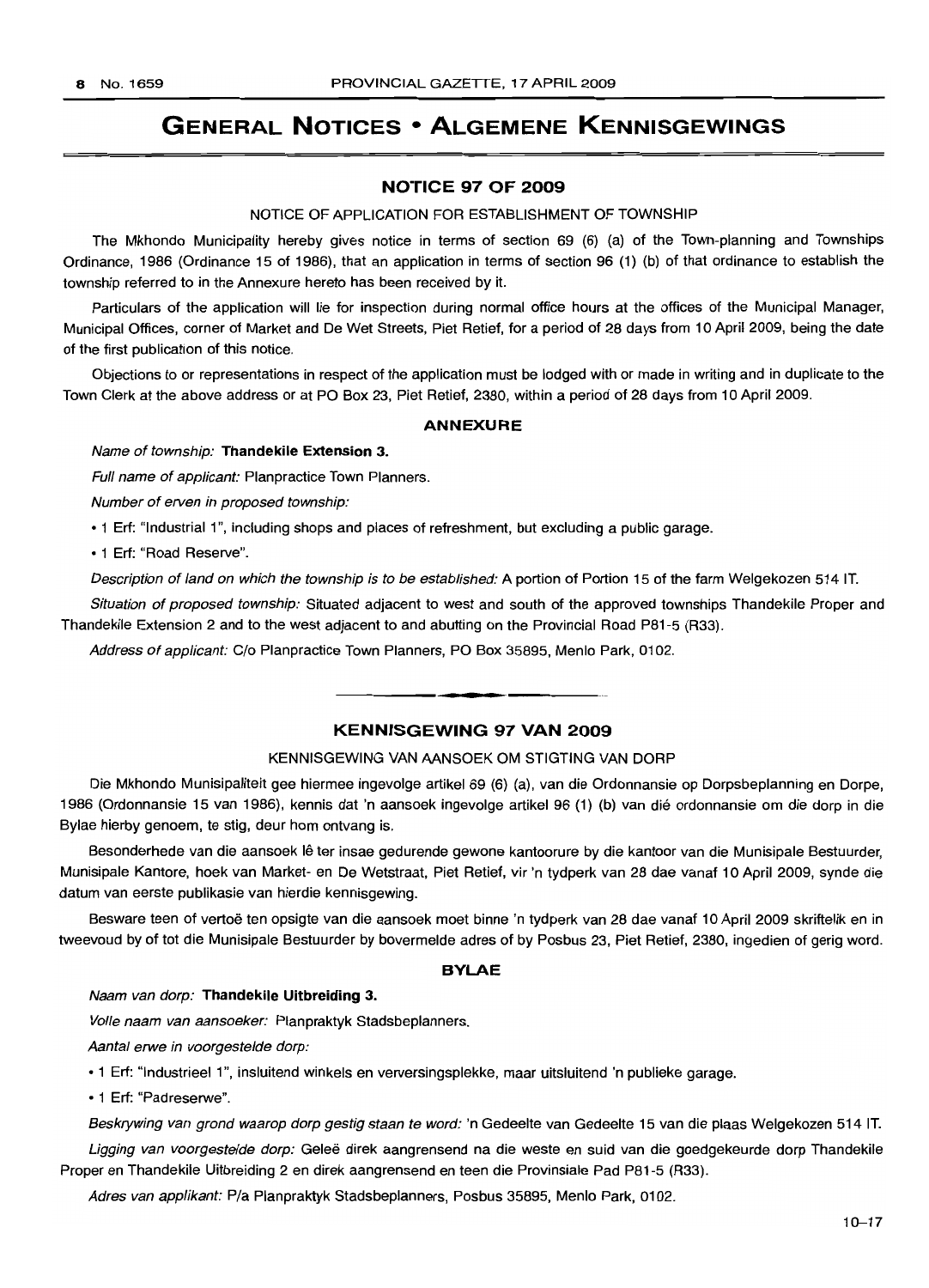# **NOTICE 98 OF 2009**

SCHEDULE 8

[Regulation 11 (2)]

NOTICE OF APPLICATION FOR AMENDMENT OF TOWN-PLANNING SCHEME IN TERMS OF SECTION 56 (1) (b) (i) OF THE TOWN-PLANNING AND TOWNSHIPS ORDINANCE, 1986 (ORDINANCE 15 OF 1986)

#### **AMENDMENT SCHEME 341**

I, Hannah Coetzee, being the authorized agent of the owner of Erf 282, Portion 2, Middelburg, hereby give notice in terms of section 56 (1) (b) (i) of the Town-planning and Townships Ordinance, that I have applied to the Steve Tshwete Local Municipality for the amendment of the town-planning scheme known as Steve Tshwete Town-planning Scheme, 2004, by the rezoning of the properties described above, from "Residential 1" to "Business 4".

Particulars of the application will lie for inspection during normal office hours at the office of the Town Secretary, Room C314, Municipal Building, Wanderers Avenue, Middelburg, for a period of 28 days from 10 April 2009.

Objections to or representations in respect of the application must be lodged with or made in writing to the Secretary at the above address or at P O Box 14, Middelburg, 1050, within a period of 28 days from 10 April 2009.

Address of agent: Hannah Coetzee (083 668 7526), Suite MW 56, P/Bag X1838, Middelburg, 1050. hannahc@lantic.net **- .**

## **KENNISGEWING 98 VAN 2009**

BYLAE 8

[Regulasie 11 (2)]

KENNISGEWING VAN AANSOEK OM WYSIGING VAN DORPSBEPLANNINGSKEMA INGEVOLGE ARTIKEL 56 (1) (b) (i) VAN DIE ORDONNANSIE OP DORPSBEPLANNING EN DORPE, 1986 (ORDONNANSIE 15 VAN 1986)

#### **WYSIGINGSKEMA 341**

Ek, Hannah Coetzee, synde die gemagtigde agent van die eienaar van Erf 282, Gedeelte 2, Middelburg, gee hiermee ingevolge artikel 56 (1) (b) (i) van die Ordonnansie op Dorpsbeplanning en Dorpe, kennis dat ek by die Steve Tshwete Plaaslike Munisipaliteit aansoek gedoen het om die wysiging van die dorpsbeplanningskema bekend as Steve Tshwete-dorpsbeplanningskema, 2004, deur die hersonering van die eiendom hierbo beskryf van "Residensieel 1" na "Besigheid 4".

Besonderhede van die aansoek lê ter insae gedurende gewone kantoorure by die kantoor van die Stadsekretaris, Kamer C314, Munisipale Gebou, Wandererslaan, Middelburg, vir 'n tydperk van 28 dae vanaf 10 April 2009.

Besware of vertoë ten opsigte van die aansoek moet binne 'n tydperk van 28 dae vanaf 10 April 2009 skriftelik by of tot die Sekretaris by bovermelde adres of by Posbus 14, Middelburg, 1050, ingedien word.

Adres van agent: Hannah Coetzee (083 668 7526), Suite MW 56, P/Sak X1838, Middelburg, 1050. hannahc@lantic.net

10-17

# **NOTICE 99 OF 2009**

NOTICE OF APPLICATION FOR THE AMENDMENT OF A TOWN-PLANNING SCHEME IN TERMS OF SECTION 56 (1) (b) (i) OF THE TOWN-PLANNING AND TOWNSHIPS ORDINANCE, 1986 (ORDINANCE 15 OF 1986)

#### **NELSPRUIT AMENDMENT SCHEME 1626**

We, Umsebe Development Planners, represented by Mr BJL van der Merwe, Mr ST Masuku, Mr M Loock and Mr M Venter, being the authorised agent of the registered owner of Erf 2, Mataffin Township, hereby gives notice in terms of section 56 (1) (b) (i) of the Town-planning and Townships Ordinance, 1986 (Ordinance 15 of 1986), that we have applied to the Mbombela Local Municipality for the amendment of the town-planning scheme known as Nelspruit Town-planning Scheme, 1989, by the rezoning of the property described above, situated north of the N4 and south of the railway line, from "Special" for residential purposes, agricultural activities, and offices directly related to agricultural activities to "Residential 1", "Residential 3", "Private Open Space" and "Special" for purposes as per Annexure 1930.

Particulars of this application will lie for inspection during normal office hours at the office of the Secretary of the Assistant Director: Technical Services, Mbombela Local Municipality, Room 205, Second Floor, Nel Street, Nelspruit, 1200, for a period of 28 days from 10 April 2009.

Objections to or representations in respect of the application must be lodged with or made in writing and in duplicate to the Secretary of the Assistant Director: Technical Services, Mbombela Local Municipality at the above-mentioned address or to the Municipal Manager, Mbombela Local Municipality, PO Box 45, Nelspruit, 1200, within a period of 28 days from 10 April 2009.

Address of applicant: Umsebe Development Planners, PO Box 12367, Nelspruit, 1200. Tel: (013) 752-4710.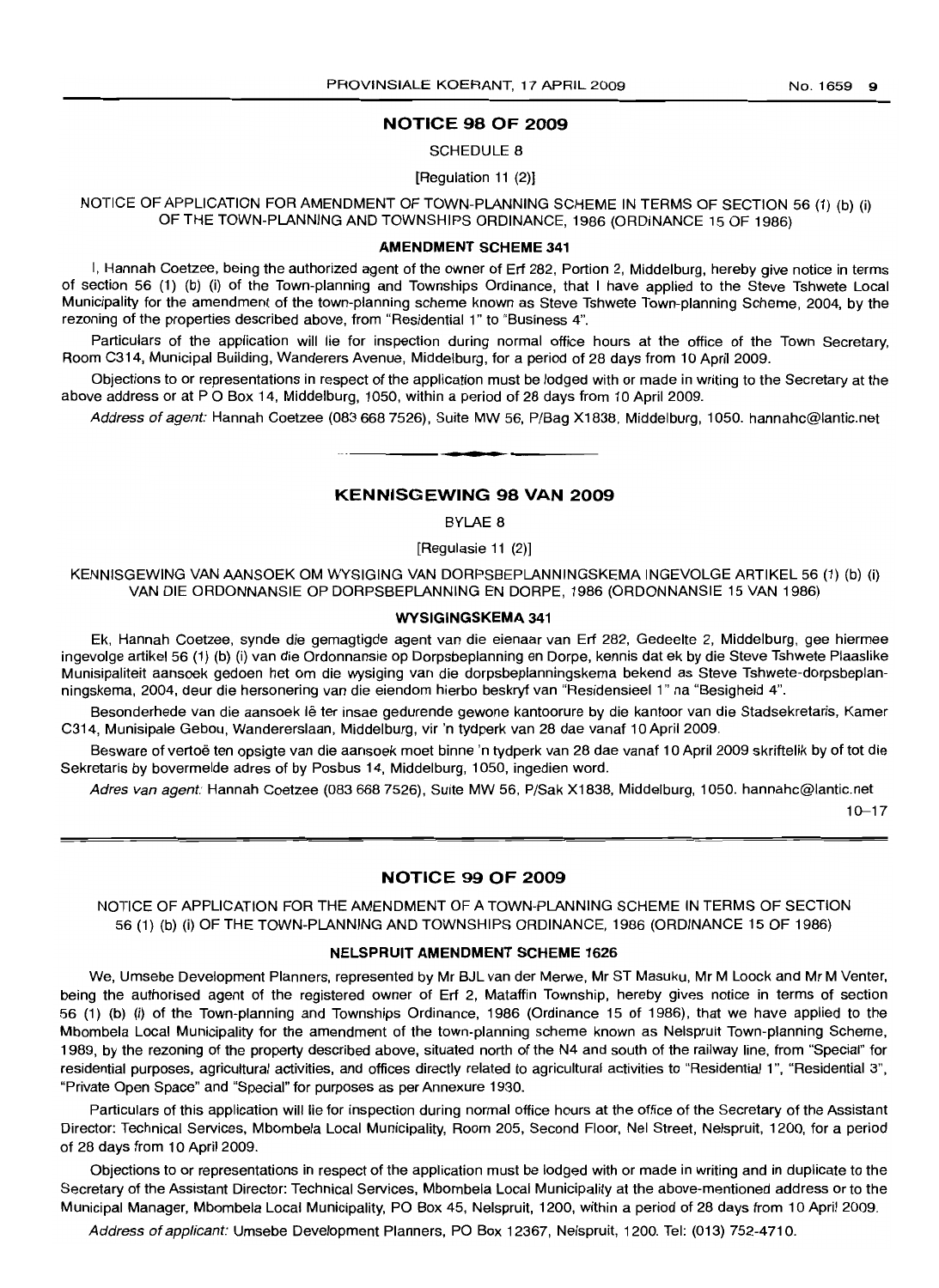# **KENNISGEWING 99 VAN 2009**

# KENNISGEWING VAN AANSOEK OM WYSIGING VAN 'N DORPSBEPLANNINGSKEMA INGEVOLGE ARTIKEL 56 (1) (b) (i) VAN DIE DORPSBEPLANNING EN DORPE ORDONNANSIE, 1986 (ORDONNANSIE 15 VAN 1986)

#### **NELSPRUIT-WYSIGINGSKEMA 1626**

Ons, Umsebe Ontwikkelingsbeplanners, verteenwoordig deur Mnr BJL van der Merwe, Mnr ST Masuku, Mnr M Loock en Mnr M Venter, synde die gemagtigde agent van die geregistreerde eienaar van Erf 2, Mataffin Dorp, gee hiermee ingevolge artikel 56 (1) (b) (i) van Ordonnansie op Dorpsbeplanning en Dorpe, 1986 (Ordonnansie 15 van 1986), kennis dat ons by die Mbombela Plaaslike Munisipaliteit aansoek gedoen het om die wysiging van die dorpsbeplanningskema, bekend as Nelspruitdorpsbeplanningskema, 1989, deur die hersonering van 'n gedeelte van die eiendom hierbo beskryf, geleë noord van die N4 en suid van die spoorweg, vanaf "Spesiaal vir residensiële doeleindes, landbou aktiwiteite, en kantore wat direk verband hou met landbou aktiwiteite na "Residensieel 1", Residensieel 3, Privaat Oop Ruimte en Spesiaal vir doeleindes soos in Bylae 1930.

Besonderhede van bogenoemde aansoek lê ter insae gedurende gewone kantoorure by die Sekretaresse van die Assistent Direkteur: Tegniese Dienste, Mbombela Plaaslike Munisipaliteit, Kamer 205, Tweede Vloer, Nelstraat, Nelspruit, vir 'n tydperk van 28 dae vanaf 10 April 2009.

Besware teen of vertoë ten opsigte van die aansoek moet binne 'n tydperk van 28 dae vanaf 10 April 2009 skriftelik en in tweevoud by die Sekretaresse van die Assistent Direkteur: Tegniese Dienste by die bovermelde adres of na die Munisipale Bestuurder, Mbombela Munisipaliteit, Posbus 45, Nelspruit, 1200, ingedien of gerig word.

Adres van applikant: Umsebe Ontwikkelingsbeplanners, Posbus 12367, Nelspruit, 1200. Tel: (013) 752-4710.

10-17

#### **NOTICE 100 OF 2009**

#### **STEVE TSHWETE AMENDMENT SCHEME 337 WITH ANNEXURE** A278

NOTICE OF APPLICATION FOR THE AMENDMENT OF THE STEVE TSHWETE TOWN-PLANNING SCHEME, 2004, IN TERMS OF SECTION 56 (1) (b) (i) OF THE TOWN-PLANNING AND TOWNSHIPS ORDINANCE, 1986 (ORDINANCE 15 OF 1986)

We, Urban Dynamics (Mpumalanga) Inc., being the authorized agent of the registered owner Erf 3465, Aerorand, hereby give notice in terms of section 56 (1) (b) (i) of the Town-planning and Townships Ordinance, 1986, that we have applied to the Steve Tshwete Local Municipality for the amendment of the town-planning scheme known as the Steve Tshwete Townplanning Scheme, 2004, for the rezoning of the above-mentioned property situated on the corner of Keiskamma and Pongola Drives, Aerorand, Middelburg, by rezoning the property from "Residential 2" to "Residential 3 for the purpose of a hotel with conference facilities" subject to certain conditions.

Particulars of the application will lie for inspection during normal office hours at the office of the Municipal Manager, Steve Tshwete Local Municipality, Municipal Buildings, Wanderers Avenue, Middelburg, 1050, for a period of 28 days from 10 April 2009.

Objections to or representations in respect of the application must be lodged with or made in writing to the Municipal Managerat the above address or at P.O. Box 14, Middelburg, 1050, within a period of 28 days from 10 April 2009.

Applicant: Urban Dynamics (Mpumalanga) Inc., Propark Building, 44 Wes Street, PO Box 3294, Middelburg, 1050. Tel: (013) 243-1219. Fax: (013) 243-1321.

# **KENNISGEWING 100 VAN 2009**

**I •**

#### **STEVE TSHWETE-WYSIGINGSKEMA 337 MET BYLAE A278**

KENNISGEWING VAN DIE AANSOEK OM DIE WYSIGING VAN DIE STEVE TSHWETE-DORPSBEPLANNINGSKEMA, 2004, INGEVOLGEARTIKEL56 (1) (b) (i) VAN DIE ORDONNANSIE OP DORPSBEPLANNING EN DORPE, 1986 (ORDONNANSIE 15 VAN 1986)

Ons, Urban Dynamics (Mpumalanga) Inc., synde die gemagtigde agent van die geregistreerde eienaar van Erf 3465, Aerorand, gee hiermee ingevolge artikel 56 (1) (b) (i) van die Ordonnansie op Dorpsbeplanning en Dorpe, 1986, kennis dat ons by die Steve Tshwete Plaaslike Munisipaliteit aansoek gedoen het om die wysiging van die Steve Tshwete-dorpsbeplanningskema, 2004, deur die hersonering van die bogenoemde eiendom gelee op die hoek van Keiskamma en Pongolarylaan, Aerorand, Middelburg, vanaf "Residensieel 2" na "Residensieel 3" vir die doeleindes van 'n hotel met konferensie-fasiliteite" onderworpe aan sekere voorwaardes.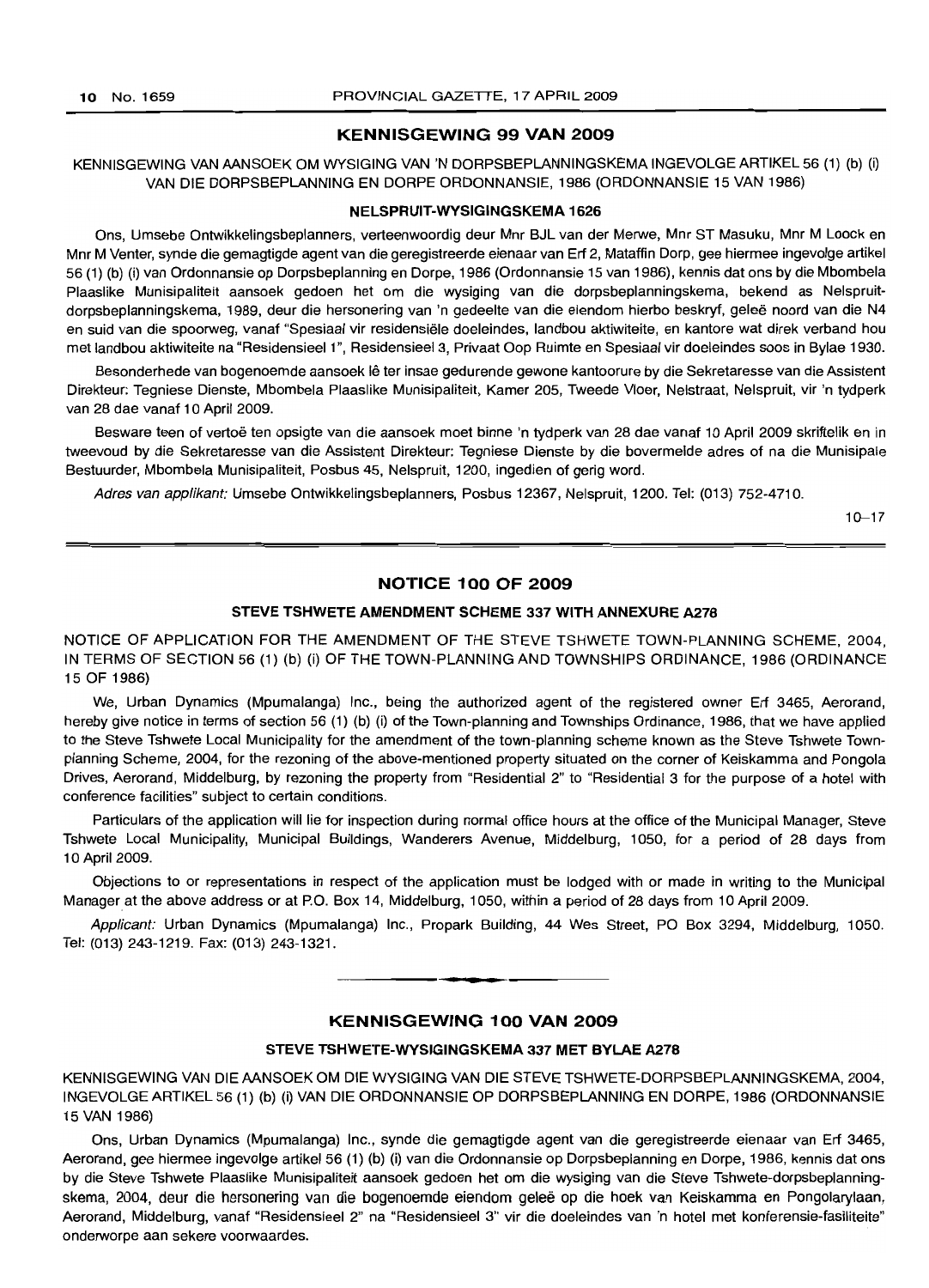Besonderhede van die aansoek lê ter insae gedurende gewone kantoorure by die kantoor van die Munisipale Bestuurder, Steve Tshwete Plaaslike Munisipaliteit, Munisipale Gebou, Wandererslaan, Middelburg, 1050, vir 'n tydperk van 28 dae vanaf 10 April 2009.

Besware of vertoë ten opsigte van die aansoek moet binne 'n tydperk van 28 dae vanaf 10 April 2009, skriftelik in tweevoud by of tot die Munisipale Bestuurder by bovermelde adres of by Posbus 14, Middelburg, 1050, ingedien of gerig word.

Applikant: Urban Dynamics (Mpumalanga) Inc., Proparkgebou, Wesstraat 44, Posbus 3294, Middelburg, 1050. Tel: (013) 243-1219. Faks: (013) 243-1321.

 $10 - 17$ 

# **NOTICE 101 OF 2009**

#### **DELMAS AMENDMENT SCHEME 42 WITH ANNEXURE A37**

NOTICE OF APPLICATION FOR THE AMENDMENT OF THE DELMAS TOWN-PLANNING SCHEME, 2007, IN TERMS OF SECTION 56 (1) (b) (i) OF THE TOWN-PLANNING AND TOWNSHIPS ORDINANCE, 1986 (ORDINANCE 15 OF 1986)

We, Urban Dynamics (Mpumalanga) Inc., being the authorized agent of the registered owner of Portion 58 of the farm Klipfontein 566 JR, hereby give notice in terms of section 56 (1) (b) (i) of the Town-planning and Townships Ordinance, 1986, that we have applied to the Delmas Local Municipality for the amendment of the town-planning scheme known as the Delmas Town-planning Scheme, 2007, for the rezoning of the above-mentioned property situated north-east of Delmas, by rezoning the property from "Agriculture" to "Industrial 1 for the purpose developing a 5400 MW coal fired power station" subject to certain conditions.

Particulars of the application will lie for inspection during normal office hours at the office of the Municipal Manager, Delmas Local Municipality, Municipal Buildings, corner of Samuel and Van der Walt Streets, Delmas, 2210, for a period of 28 days from 10 April 2009.

Objections to or representations in respect of the application must be lodged with or made in writing to the Municipal Manager at the above address or at P.O. Box 6, Delmas, 2210, within a period of 28 days from 10 April 2009.

Applicant: Urban Dynamics (Mpumalanga) Inc., Propark Building, 44 Wes Street, PO Box 3294, Middelburg, 1050. Tel: (013) 243-1219. Fax: (013) 243-1321.

**. -**

# **KENNISGEWING 101 VAN 2009**

#### **DELMAS-WYSIGINGSKEMA 42 MET BYLAE A37**

KENNISGEWING VAN AANSOEK OM DIE WYSIGING VAN DIE DELMAS-DORPSBEPLANNINGSKEMA, 2007, INGEVOLGE ARTIKEL 56 (1) (b) (i) VAN DIE ORDONNANSIE OP DORPSBEPLANNING EN DORPE, 1986 (ORDONNANSIE 15 VAN 1986)

Ons, Urban Dynamics (Mpumalanga) lnc., synde die gemagtigde agent van die geregistreerde eienaar van Gedeelte 58 van die plaas Klipfontein 566 JR, gee hiermee ingevolge artikel 56 (1) (b) (i) van die Ordonnansie op Dorpsbeplanning en Dorpe, 1986, kennis dat ons by die Delmas Plaaslike Munisipaliteit aansoek gedoen het om die wysiging van die Delmasdorpsbeplanningskema, 2007, deur die hersonering van die bogenoemde eiendom qelee noordoos van Delmas, vanaf "Landbou" na "Industrieel 1 vir die doeleindes van 'n 5400 MW steenkool kragstasie" onderworpe aan sekere voorwaardes.

Besonderhede van die aansoek lê ter insae gedurende gewone kantoorure by die kantoor van die Munisipale Bestuurder, Delmas Plaaslike Munisipaliteit, Munisipale Gebou, op die hoek van Samuel en Van der Waltstraat, Delmas, 2210, vir 'n tydperk van 28 dae vanaf 10 April 2009.

Besware of vertoe ten opsigte van die aansoek moet binne 'n tydperk van 28 dae vanaf 10 April 2009, skriftelik in tweevoud by of tot die Munisipale Bestuurder by bovermelde adres of by Posbus 6, Delmas, 2210, ingedien of gerig word.

Applikant: Urban Dynamics (Mpumalanga) Inc., Proparkgebou, Wesstraat 44, Posbus 3294, Middelburg, 1050. Tel: (013) 243-1219. Faks: (013) 243-1321.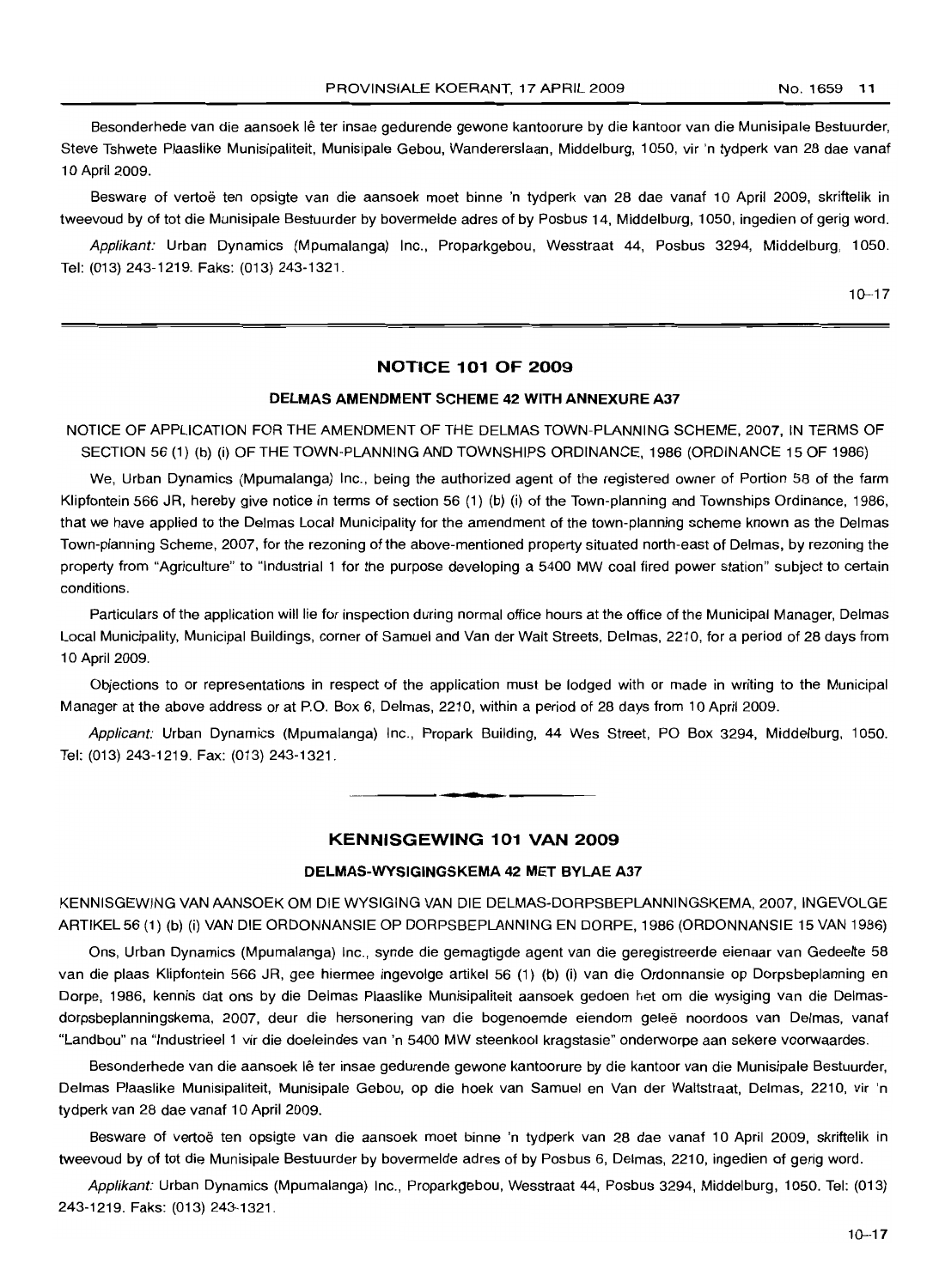# **NOTICE 106 OF 2009**

#### **WILGER ESTATE**

#### NOTICE: PROPOSED LAND DEVELOPMENT APPLICATION

# (REGULATION 21 (10) OF THE DEVELOPMENT FACILITATION REGULATIONS IN TERMS OF THE DEVELOPMENT FACILITATION ACT, 1995]

I, Viljoen du Plessis of Metroplan Town and Regional Planners, acting on behalf of Hermanus Christiaan Schoeman, have lodged an appliation in terms of the Development Facilitation Act, 1995, for the establishment of a land development area to be known as Wilger Estate, located on a portion of Portion 10 of the farm Jonkersdam 391 IR, which property is situated some 10 km north-west of the Central Business District of Standerton in the direction of Leandra along the R50 provincial route. The Jonkersdam is situated on the farm and forms part of the proposed land development area.

The proposed development area will consist of the following:

- 124 erven zoned for "Residential 1" purposes.
- 1 erf zoned for "Residential 3" purposes at a density of 30 units per hectare, thus resulting in some 32 units.
- 6 erven zoned "Special" for Private Open Space.
- 1 erf zoned "Special" for Private Open Space, a clubhouse with ancillary uses and engineering services.
- 1 erf zoned "Special" for access, access control and the conveyance of engineering services.

The land development application seeks the following relief in terms of the Act:

- The approval of the proposed layout plan for the development area.
- The amendment of the Peri-Urban Town-planning Scheme, 1975, by the rezoning of the property to provide for the development rights.
- The removal of conditions A, C and D in Deed of Transfer T58420/1980.
- Cancellation of the servitude registered on 28 December 1931 under 582/1931-S, which gives access to the general public to the Jonkersdam over the subject property.
- The suspension of section 24 (7) (f) of the National Environmental Management Act, 1998, in terms of section 32 (2) Q) (vi) of the Development Facilitation Act, No. 67 of 1995.
- The suspension of the provisions of the Division of Agricultural Land Act, 1970 (Act 70 of 1970).
- A notice to be served in terms of section 11 of the Restitution of Land Act (Act 22 of 1994) to the Land Claims Commissioner, Mpumalanga.
- The approval of the conditions of establishment for the land development area to be known as Wilger Estate.

The application will be considered at a Tribunal hearing to be held at the Appledew Guesthouse in Standerton, on 30 July 2009 at 09hOO and the pre-hearing conference will be held at Building 8, Government Complex, No. 7 Government Boulevard, Nelspruit, on 2 July 2009 at 09hOO.

Please note that in terms of the Development Facilitation Act, 1995:

1. You may, within 21 days from the date of this notice, provide the Designated Officer with written representations in support of the application, or any other written representations you wish to make, not amounting to an objection, in which case you are not required to attend the tribunal hearing; or

2. if your comments constitute an objection to any aspect of the land development application, you or your representative must appear in person before the tribunal on the date mentioned above, or on any other date of which you may be given notice.

Any written objection or representation must state the name and address of the person or body making the objection or representation, the interest that such person or body has in the matter, and the reasons for the objection or representation, and must be delivered (within the said 21 days) to the Designated Officer, Ms Refilwe Motaung, Mpumalanga Development Tribunal at Simunye Corner Building, c/o De Waal and Anderson Streets, Nelspruit, and to Metroplan at the address given above.

The relevant plans, documents and information are available for inspection at the office of the Designated Officer of the Gauteng Development Tribunal, Ms Refilwe Motaung, Mpumalanga Development Tribunal at the Simunye Corner Building, c/o De Waal and Anderson Streets, Nelspruit, and at the office of Metroplan Town and Regional Planners, 96 Rauch Avenue, Georgeville, Pretoria, for a period of 21 days from 17 April 2009.

If you have any queries you may contact the Designated Officer on Telephone No. (013) 756-9018 and Fax No. (013) 756-9023 or Metroplan at Telephone Number (012) 804-2522 and Fax Number (012) 804-2877.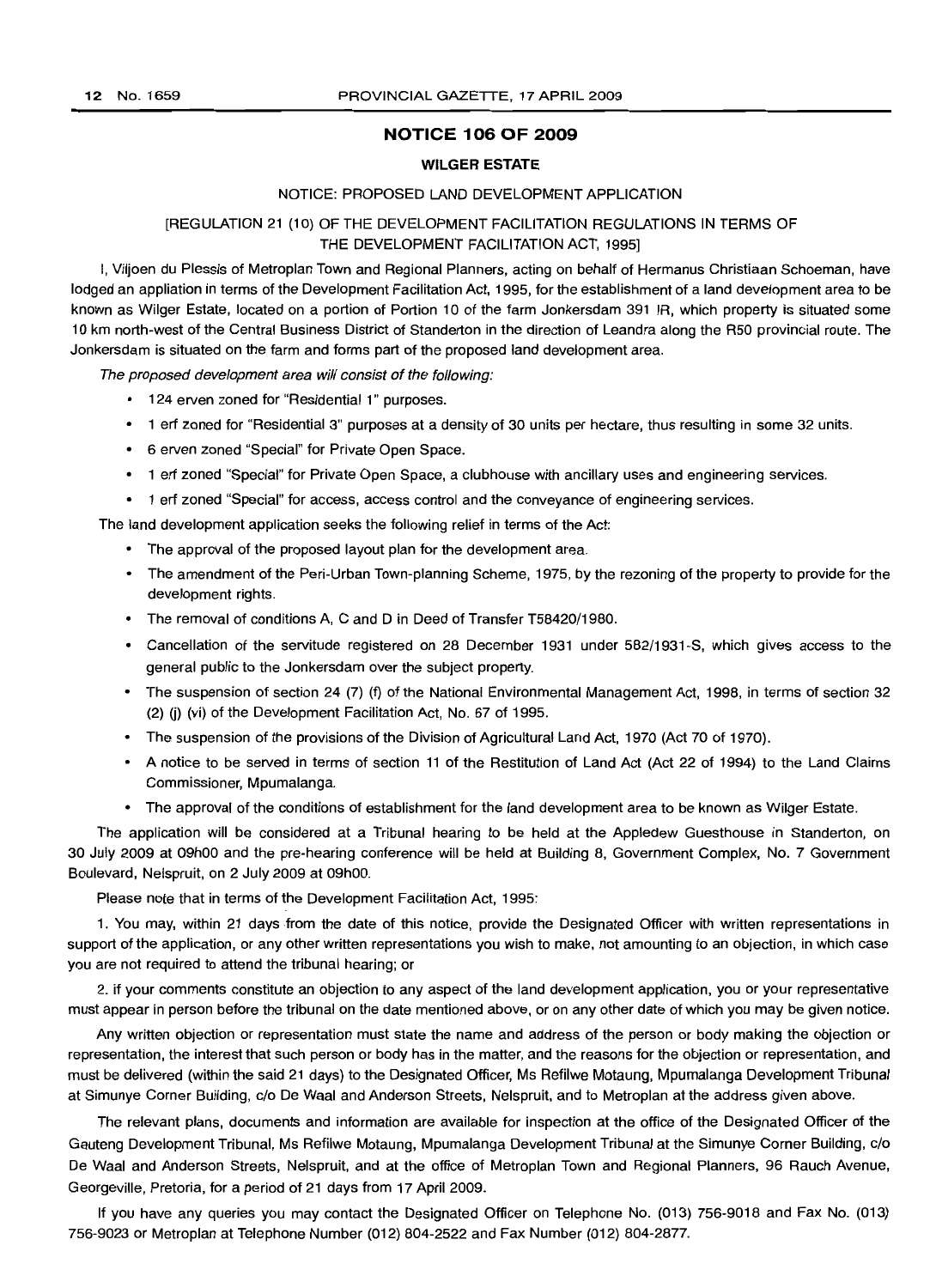# **KENNISGEWING 106 VAN 2009**

#### **WILGER ESTATE**

# KENNISGEWING: VOORGESTELDE GRONDONTWIKKELINGSGEBIED

# [REGULASIE 21 (10) VAN DIE ONTWIKKELlNGSFASILlTERINGS REGULASIES INGEVOLGE DIE WET OP ONTWIKKELlNGSFASILlTERING, 1995]

Ek, Viljoen du Plessis van Metroplan Stads- en Streekbeplanners, tree op namens Hermanus Christiaan Schoeman en doen aansoek ingevolge die Wet op Ontwikkelingsfasilitering, 1995, vir die vestiging van 'n ontwikkelingsarea wat bekend sal staan as die Wilger Estate, op 'n gedeelte van Gedeelte 10 van die plaas Jonkersdam 391 IS. Die eiendom is sowat 10 km noord-wes van die sentrale besigheidsgebied van Standerton in die rigting van Leandra op die R50 provinsiale roete gelee. Die Jonkersdam is op die plaas geleë en vorm deel van die voorgestelde ontwikkelingsgebied.

Die voorgestelde ontwikkelingsgebied sal uit die volgende bestaan:

- 124 erwe gesoneer vir "Residensieel 1" doeleindes.
- 1 erf gesoneer vir "Residensieel 3" doeleindes teen 'n digtheid van 30 eenhede per hektaar, om dus sowat 32 eenhede te skep.
- 6 erwe gesoneer "Spesiaal" vir Privaat Oopruimte.
- 1 erf gesoneer "Spesiaal" vir Privaat Oopruimte, 'n klubhuis met aanverwante fasiliteite en ingenieursdienste.
- 1 erf gesoneer "Spesiaal" vir toegang, toegangsbeheer en die verspreiding van ingenieursdienste.

Die grondgebruiksaansoek versoek uitspraak ten opsigte van die volgende, ingevolge die bepalings van die Wet:

- Die goedkeuring van die voorgestelde uitlegplan vir die ontwikkelingsgebied.
- Die wysiging van die Peri-Urban Dorpsbeplanningskema, 1975, deur die hersonering van die onderwerpeiendom om te voorsien vir die voorgestelde grondgebruiksregte.
- Die opheffing van titelvoorwaardes A, C en D in Akte van Transport 58420/1980.
- Die kansellasie van die serwituut soos geregistreer op 28 Desember 1931 as 582/1931-S, wat toegang verleen aan die algemene publiek tot die Jonkersdam, oor die aansoekeiendom.
- Die opskorting van bepalings van afdeling 24 (7) (f) van die Nasionale Omgewingsbestuur Wet, 1998 (Wet 107 van 1998).
- Die opskorting van die bepalings van die Wet op Verdeling van Landbougrond, 1970 (Wet 70 van 1970).
- Die betekening van 'n kennisgewing ingevolge afdeling 11 van die Restitusie van Grondwet (Wet 22 van 1994) aan die Grondeise Kommissaris, Mpumalanga.
- Die goedkeuring van die stigtingsvoorwaardes vir die grondontwikkelingsgebied vir die Wilger Estate.

Die aansoek sal oorweeg word by 'n Tribunaalverhoor wat gehou sal word by die Appledew Gastehuis in Standerton, op 30 Julie 2009 om 09hOO en die voorverhoor sal in Gebou 8, Regeringskompleks, Government Boulevard No.7, Nelspruit, op 2 Julie 2009 om 09hOO plaasvind.

Persone wat belang het by die aansoek moet kennis neem dat:

1. U mag binne 21 dae vanaf die datum van hierdie kennisgewing, skriftelike kommentaar ten gunste van die aansoek, of enige ander kommentaar wat u wil lewer wat nie 'n beswaar teen die aansoek is nie, aan die aangewese beampte lewer; of

2. indien u kommentaar 'n beswaar teen die aansoek vir die vestiging van die ontwikkelingsarea is, moet u of u verteenwoordiger op genoemde datum of enige ander datum waarvan u in kennis gestel mag word, voor die Tribunaal verskyn.

Enige skriftelike besware of vertoë moet die naam en adres van die persoon of instansie wie die beswaar of vertoë lewer, die belang wat sodanige persoon of instansie in die aangeleentheid het en die redes vir die beswaar meld, en moet aan die Aangewese Beampte, Me. Refilwe Motaung, van die Mpumalanga Ontwikkelingstribunaal, by die Simunye Gebou, h/v De Waal- & Andersonstraat, Nelspruit, ingedien word.

Die relevant plan(ne), dokument(e) en inligting lê ter insae by die kantore van die Aangewese Beampte, Me. Refilwe Motaung, van die Mpumalanga Ontwikkelingstribunaal, by die Simunye Gebou, h/v De Waal- & Andersonstraat, Nelspruit, en by die kantore van Metroplan Stads- en Streeksbeplanners, Rauchstraat 69, Georgeville, Pretoria, vir 'n tydperk van 21 dae vanaf 17 April 2009.

Indien u enige navrae het mag u die Aangewese Beampte kontak by Telefoonnommer (013) 756-9018 of Faksnommer (013) 756-9023, of Metroplan by Telefoonnommer (012) 804-2522 en Faksnommer (012) 804-2788.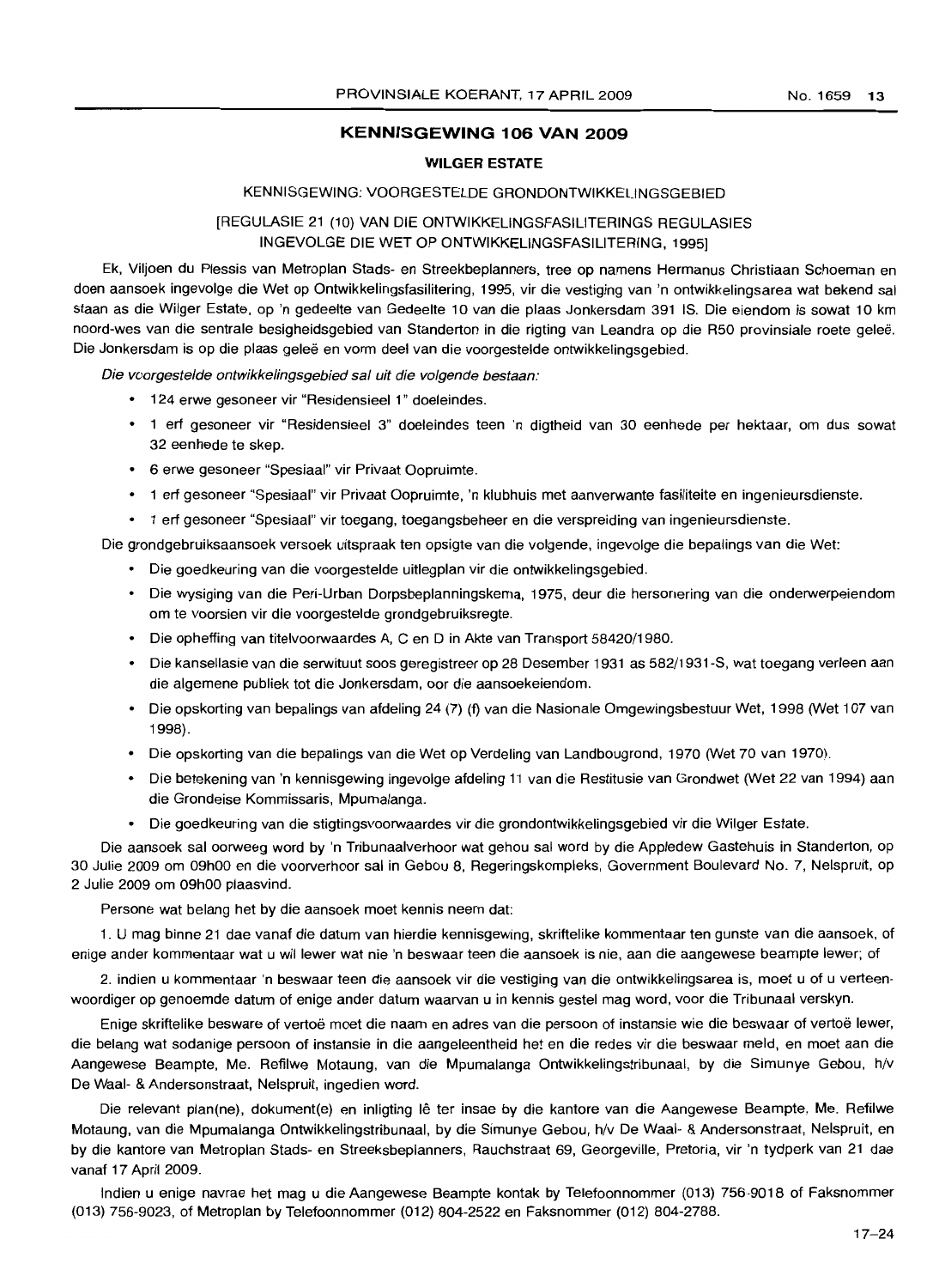# **NOTICE 107 OF 2009**

#### **TRICHAROT AMENDMENT SCHEME 138**

# NOTICE OF APPLICATION FOR AMENDMENT OF TOWN-PLANNING SCHEME IN TERMS OF SECTION 56 (1) (b) (i) OF THE TOWN-PLANNING AND TOWNSHIPS ORDINANCE, 1986 (ORDINANCE 15 OF 1986)

I, Hendrik Lochner Susan, the authorised agent of the owner of Erven 345, 347 & 349, Trichardt, Registration Division IS, Province of Mpumalanga, hereby give notice in terms of section 56 (1) (b) (i) of the Town-planning and Townships Ordinance, 1986, that I have applied to the Govan Mbeki Municipality for the amendment of the town-planning scheme known as the Trichardt Town-planning Scheme, 1988, by the rezoning of the property described above, situated adjacent to each other in Van Schalkwyk Street, Trichardt, from "Residential 1" to "Industrial 1".

Particulars of the application will lie for inspection during normal office hours at the Municipal Manager, Govan Mbeki Municipality, Central Business Area, Secunda, 2302, for a period of 28 days from 17 April 2009.

Objections to or representations in respect of the application must be lodged with or made in writing to the Municipal Manager, Govan Mbeki Municipality, Private Bag X1017, Secunda, 2302, within a period of 28 days from 17 April 2009.

Address of agent: Reed & Partners Secunda, PO Box 985, Secunda, 2302. Telephone number: (017) 631-1394. Fax number: (017) 631-1770.

# **KENNISGEWING 107 VAN 2009**

**• •**

#### **TRICHARDT-WYSIGINGSKEMA 138**

KENNISGEWING VAN AANSOEK OM WYSIGING VAN DORPSBEPLANNINGSKEMA INGEVOLGE ARTIKEL 56 (1) (b) (i) VAN DIE ORDONNANSIE OP DORPSBEPLANNING EN DORPE, 1986 (ORDONNANSIE 15 VAN 1986)

Ek, Hendrik Lochner Susan, synde die gemagtigde agent van die eienaar van Erwe 345,347 & 349, Trichardt, Registrasie Afdeling IS, provinsie Mpumalanga, gee hiermee, ingevolge artikel 56 (1) (b) (i) van die Ordonnansie op Dorpsbeplanning en Dorpe, 1986, kennis dat ek by Govan Mbeki Munisipaliteit aansoek gedoen het om die wysiging van die dorpsbeplanningskema, bekend as Trichardt Dorpsbeplanningskema, 1988, deur die hersonering van die eiendom hierbo beskryf, gelee aangrensend aan mekaar in Van Schalkwykstraat, Trichardt, van "Residensieel 1" na "Industrieel 1".

Besonderhede van die aansoek lê ter insae gedurende gewone kantoorure by die kantoor van die Munisipale Bestuurder, Govan Mbeki Munisipaliteit, Sentrale Besigheidsarea, Secunda, 2302, vanaf 17 April 2009.

Besware teen of vertoë ten opsigte van die aansoek moet binne 'n tydperk van 28 dae vanaf 17 April 2009, skriftelik by of tot die Munisipale Bestuurder, Govan Mbeki Munisipaliteit, Privaatsak X1017, Secunda, 2302, gerig word.

Adres van die agent: Reed & Vennote Secunda, Posbus 985, Secunda, 2302. Telefoonnommer: (017) 631-1394. Faksnommer: (017) 631-1770.

17-24

# **NOTICE 108 OF 2009**

# **LYDENBURG AMENDMENT SCHEME** 257/95

I, Petrus Jacobus Buys, being the authorized agent of the owner of Erven 563, 564 and 565, all Lydenburg Township, hereby give notice in terms of section 56 (1) (b) (i) of the Town-planning and Townships Ordinance, 1986 (Ordinance No. 15 of 1986), that I have applied to the Thaba Chweu Municipality for the amendment of the Lydenburg Town-planning Scheme, 1995, by the rezoning of Erven 563, 564 and 565, all Lydenburg Township, situated in Schoeman Street from "Residential 1" to "Business 1".

Particulars of the application will lie for inspection during normal office hours at the office of the Town Planner, Room 33, Department Technical & Engineering Services, Civic Centre, Thaba Chweu Municipality, 1 Central Street, Lydenburg, for a period of 28 days from 17 April 2009.

Objections to or representations in respect of the application must be lodged with or made in writing to the Town Planner at the above address or at P.O. Box 61, Lydenburg, 1120, within a period of 28 days from 17 April 2009.

Address of the agent: Pieterse, Du Toit and Associates CC, P.O. Box 11306, Bendor Park, Polokwane, 0699. Tel: (015) 297-4970/1. Fax: (015) 297-4584.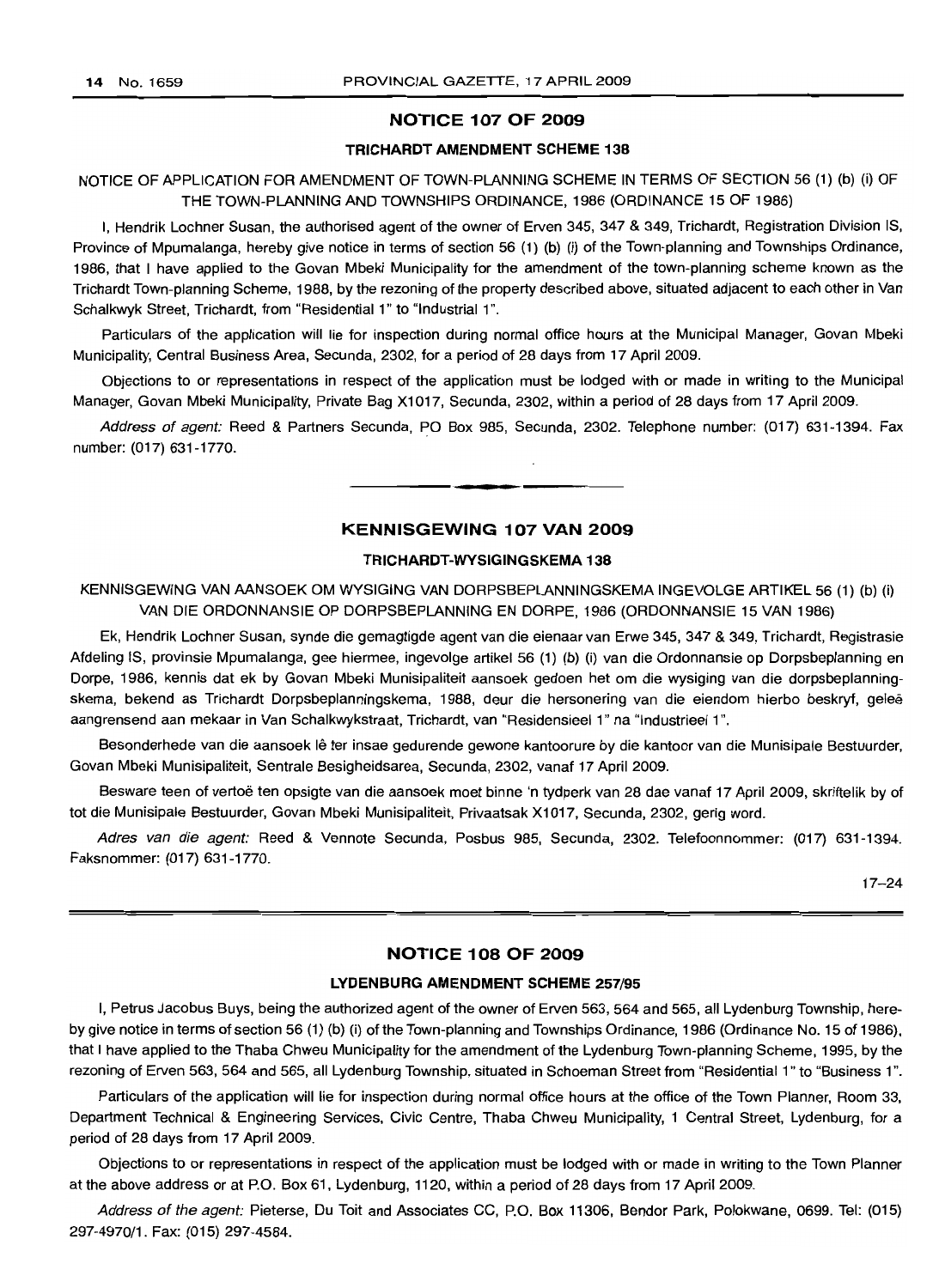# **KENNISGEWING 108 VAN 2009**

#### **LYDENBURG-WYSIGINGSKEMA** 257/95

Ek, Petrus Jacobus Buys, synde die gemagtigde agent van die eienaar van Erwe 563, 564 en 565, almal Lydenburg Dorpsgebied, gee hiermee, ingevolge artikel 56 (1) (b) (i) van die Ordonnansie op Dorpsbeplanning en Dorpe, 1986 (Ordonnansie No. 15 van 1986), kennis dat ek by die Thaba Chweu Munisipaliteit aansoek gedoen het om die wysiging van die Lydenburg Dorpsbeplanningskema, 1995, deur die hersonering van Erwe 563, 564 en 565, almal Lydenburg Dorpsgebied, geleë in Schoemanstraat, van "Residensieel 1" na "Besigheid 1".

Besonderhede van die aansoek lê ter insae gedurende gewone kantoorure by die kantoor van die Stadsbeplanner, Kamer 33, Departement Tegniese- & Ingenieursdienste, Munisipale Gebou, Thaba Chweu Munisipaliteit, Sentraalstraat 1, Lydenburg, vir 'n tydperk van 28 dae vanaf 17 April 2009.

Besware teen of vertoë ten opsigte van die aansoek moet binne 'n tydperk van 28 dae vanaf 17 April 2009 skriftelik by of tot die Stadbeplanner by bovermelde adres of by Posbus 61, Lydenburg, 1120, ingedien of gerig word.

Adres van agent: Pieterse, Du Toit and Associates CC, Posbus 11306, Bendor Park, Polokwane, 0699. Tel: (015) 297-4970/1. Fax: (015) 297-4584.

17-24

# **NOTICE 109 OF 2009**

NOTICE OF APPLICATION FOR THE AMENDMENT OF A TOWN-PLANNING SCHEME IN TERMS OF SECTION 56 (1) (b) (i) OF THE TOWN-PLANNING AND TOWNSHIPS ORDINANCE, 1986 (ORDINANCE 15 OF 1986)

# **LYDENBURG AMENDMENT SCHEME** 258/95

We, Eliakim Development Projects, represented by Ms H Meintjes, being the authorised agent of the owner of the property. hereby gives notice in terms of section 56 (1) (b) (i) of the Town-planning and Townships Ordinance, 1986 (Ordinance 15 of 1986) that we have applied to Thaba Chweu Municipality for the amendment of the Town-planning Scheme known as Lydenburg Town-planning Scheme, 1995, by the rezoning of Portion 3 of Ert 1693, Lydenburg, from "Residential 1" with a density of one dwelling per ert to "Special" for the purposes of a guesthouse and a dwelling unit.

Particulars of this application will lie for inspection during normal office hours at the office of the Town Planner: Technical Services, Room 33, Thaba Chweu Local Municipality, for the period of 28 days from 17 April 2009.

Objections to or representations in respect of the application must be lodged with or made in writing and in duplicate to the Municipal Manager at the above address or at PO Box 61, Lydenburg, 1120, within a period of 28 days from 17 April 2009 (not later than 15 May 2009).

Address of applicant: Eliakim Development Projects, PO Box 12271, Nelspruit, 1200. Tel. 082 871 1990.

# **KENNISGEWING 109 VAN 2009**

**• •**

KENNISGEWING VAN AANSOEK OM WYSIGING VAN 'N DORPSBEPLANNINGSKEMA INGEVOLGE ARTIKEL 56 (1) (b) (i) VAN DIE ORDONNANSIE OP DORPSBEPLANNING EN DORPE, 1986 (ORDONNANSIE 15 VAN 1986)

#### **LYDENBURG-WYSIGINGSKEMA** 258/95

Ons, Eliakim Ontwikkelings Projekte, verteenwoordig deur Me H Meintjes, synde die gemagtigde agent van die eienaar van die eiendom hieronder vermeld, gee hiermee ingevolge artikel 56 (1) (b) (i) van die Ordonnansie Dorpsbeplanning en Dorpe, 1986 (Ordonnansie 15 van 1986), kennis dat ons by die Thaba Chweu Munisipaliteit aansoek gedoen het om die wysiging van die dorpsbeplanningskema, bekend as Lydenburg-dorpsbeplanningskema, 1995, deur die hersonering van Gedeelte 3 van Ert 1693, Lydenburg, van "Residensieel 1" met 'n digtheid van een woonhuis per ert na "Spesiaal" vir die doeleindes van 'n gastehuis en 'n wooneenheid.

Besonderhede van bogenoemde aansoek Ie ter insae gedurende gewone kantoorure by die Stadsbeplanner: Tegniese Dienste, Kamer 33, Thaba Chweu Plaaslike Munisipaliteit: Lydenburg, vir 'n tydperk van 28 dae vanaf 17 April 2009.

Besware teen of vertoe ten opsigte van die aansoek moet binne 'n tydperk van 28 dae vanaf 17 April 2009 (nie later as 15 Mei 2009) skriftelik en in tweevoud by die Stadsbeplanner: Tegniese Dienste by die bovermelde adres of aan die Stadsbeplanner: Tegniese Dienste, Thaba Chweu Plaaslike Munisipaliteit, Pasbus 61, Lydenburg, 1120, ingedien of gerig word.

Adres van applikant: Eliakim Ontwikkelings Projekte, Posbus 12271, Nelspruit, 1200. Tel. 082 871 1990.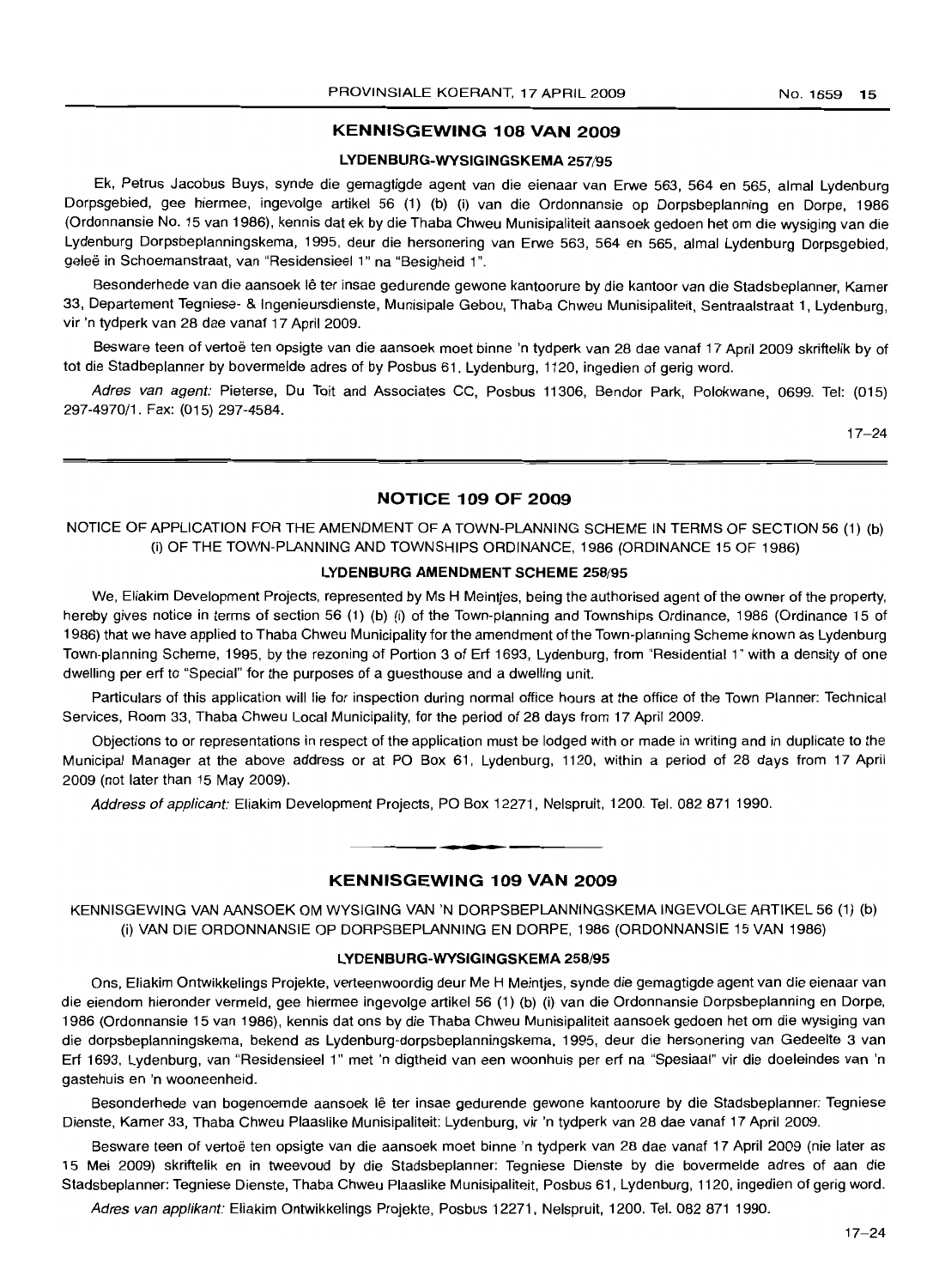#### **NOTICE 110 OF 2009**

# NOTICE OF APPLICATION FOR AMENDMENT OF THE STEVE TSHWETE TOWN-PLANNING SCHEME, 2004, IN TERMS OF SECTION 56 (1) (b) (i) OF THE TOWN-PLANNING AND TOWNSHIPS ORDINANCE, 1986

#### **STEVE TSHWETE AMENDMENT SCHEME 343**

I, Maria Elizabeth Human TRP(SA), being the authorized agent of the owner of Portion 3 of Erf 732, Middelburg, Mpumalanga, hereby give notice in terms of section 56 (1) (b) (i) of the Town-planning and Townships Ordinance, 1986, that I have applied to the Steve Tshwete Local Municipality for the amendment of the Town-planning scheme known as the Steve Tshwete Town-planning Scheme, 2004, by the rezoning of the stand described above, situated on Kogel Street & Luttig Street, from "Residential 1" to "Residential 2" for medium density housing.

Particulars of the application will lie for inspection during normal office hours at the office of the Town Secretary, Second Floor, Wanderers Avenue, Middelburg, for a period of 28 days from 17 April 2009.

Objections to or representations in respect of the application must be lodged with or made in writing to the Town Secretary at the above address or at P O Box 14, Middelburg, 1050, within a period of 28 days from 17 April 2009.

Address of applicant: Townscape Planning Solutions, P O Box 375, River Crescent, 1042. Tel. (013) 656-0554.

#### **KENNISGEWING 110 VAN 2009**

**• •**

KENNISGEWING VAN AANSOEK OM WYSIGING VAN DIE STEVE TSHWETE-DORPSBEPLANNINGSKEMA, 2004, INGEVOLGE ARTIKEL 56 (1) (b) (i) VAN DIE ORDONNANSIE OP DORPSBEPLANNING EN DORPE, 1986

#### **STEVE TSHWETE-WYSIGINGSKEMA 343**

Ek, Maria Elizabeth Human SS(SA), synde die gemagtigde agent van die eienaar van Gedeelte 3 van Erf 732, Middelburg, Mpumalanga, gee hiermee ingevolge artikel 56 (1) (b) (i) van die Ordonnansie op Dorpsbeplanning en Dorpe, 1986, kennis dat ek by die Steve Tshwete Plaaslike Munisipaliteit aansoek gedoen het om die wysiging van die dorpsbeplanningskema, bekend as die Steve Tshwete-dorpsbeplanningskema, 2004, deur die hersonering van die eiendom hierbo beskryf, geleë te Kogelstraat en Luttigstraat, vanaf "Residensieel 1" na "Residensieel 2" vir medium digtheid behuising.

Besonderhede van die aansoek lê ter insae gedurende gewone kantoorure by die Stadsekretaris, Tweede Vloer, Munisipale Gebou, Wandererslaan, Middelburg, vir 'n tydperk van 28 dae vanaf 17 April 2009.

Besware teen of vertoe ten opsigte van die aansoek moet binne 'n tydperk van 28 dae vanaf 17 April 2009 skriftelik tot die Stadsekretaris by bovermelde adres of by Posbus 14, Middelburg, 1050, ingedien of gerig word.

Adres van applikant: Townscape Planning Solutions, Posbus 375, River Crescent, 1042. Tel. (013) 656-0554.

17-24

# **NOTICE 111 OF 2009**

## **BETHAL AMENDMENT SCHEME 151**

NOTICE OF APPLICATION FOR AMENDMENT OF TOWN-PLANNING SCHEME IN TERMS OF SECTION 56 (1) (b) (i) OF THE TOWN-PLANNING AND TOWNSHIPS ORDINANCE, 1986 (ORDINANCE 15 OF 1986)

I, Jacobus Alwyn Buitendag of The African Planning Partnership, being the authorized agent of the owner of Erf 643, Bethal Extension, hereby give notice in terms of section 56 (1) (b) (i) of the Town-planning and Townships Ordinance, 1986, that I have applied to the Govan Mbeki Municipality for the amendment of the town-planning scheme known as Bethal Town-planning Scheme, 1980, for the rezoning of the property described above situated west of and adjacent to the northern extreme of Festenstein Avenue, ±200m south-west of Jim Van Tonder School, from "Residential 1" to "Residential 2".

Particulars of the application will lie for inspection during normal office hours at the office of the Municipal Manager, Municipal Offices, Central Business District, Secunda, for a period of 28 days from 17 April 2009.

Objections to or representations in respect of the application must be lodged with or made in writing to the Municipal Manager, Govan Mbeki Municipality at the above address or at Private Bag X1017, Secunda, 2302, within a period of 28 days from 17 April 2009 (on or before 14 May 2009).

Address of applicant: The African Planning Partnership, P.O. Box 2256, Boksburg, 1460. Tel: (011) 918-0100.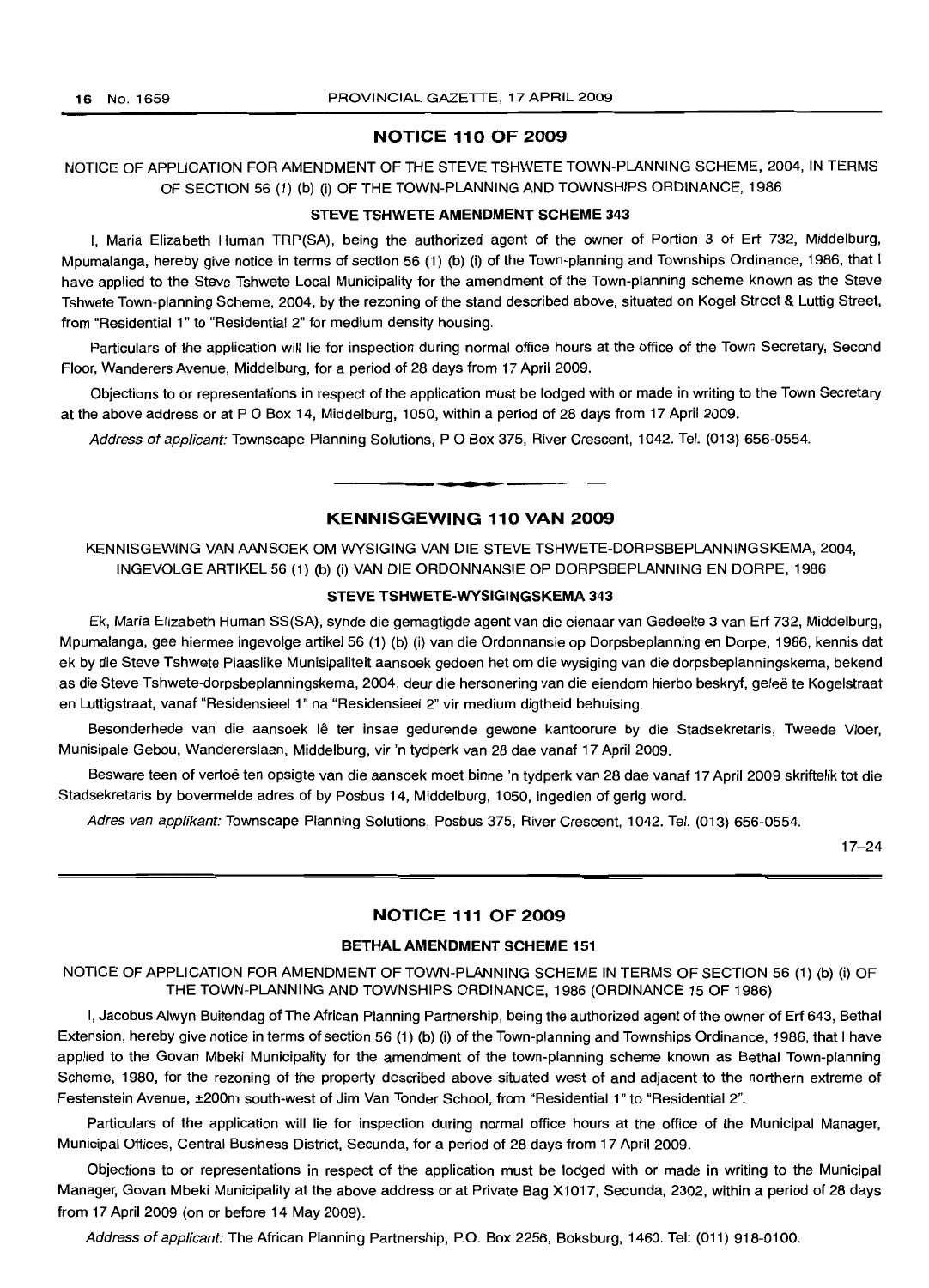# **KENNISGEWING 111 VAN 2009**

# **BETHAL WYSIGINGSKEMA** 151

KENNISGEWING VAN AANSOEK OM WYSIGING VAN DORPSBEPLANNINGSKEMA INGEVOLGE ARTIKEL 56 (1) (b) (i) VAN DIE ORDONNANSIE OP DORPSBEPLANNING EN DORPE, 1986 (ORDONNANSIE 15 VAN 1986)

Ek, Jacobus Alwyn Buitendaq, synde die gemagtigde agent van die eienaar van Erf 643, Bethal Uitbreiding, gee hiermee ingevolge artikel 56 (1) (b) (i) van die Ordonnansie op Dorpsbeplanning en Dorpe, 1986, kennis dat ek by die Govan Mbeki Munisipaliteit aansoek gedoen het om die wysiging van die Dorpsbeplanningskema bekend as Bethal-dorsbeplanningskema, 1980, deur die hersonering van die eiendom hierbo beskryf, gelee wes van die noordelike ekstreem en aangrensend aan Fenstensteinlaan vanaf "Residensieel 1" na "Residensieel 2".

Besonderhede van die aansoek Ie te insae gedurende gewone kantoorure by die kantoor van die Munisipale Bestuurder: Munisipale Kantore, Sentrale Besigheidsgebied, Secunda, vir 'n tydperk van 28 dae vanaf 17 April 2009.

Besware teen of vertoë ten opsigte van die aansoek moet binne 'n tydperk van 28 dae vanaf 17 April 2009 (op of voor 14 Mei 2009), skriftelik by of tot die Munisipale Bestuurder, Govan Mbeki Munisipaliteit by bovermelde adres of by Privaatsak X1017, Secunda, 2302, ingedien word.

Adres van applikant: The African Planning Partnership, Posbus 2256, Boksburg, 1460. Tel: (011) 918-0100.

# **LOCAL AUTHORITY NOTICES PLAASLIKE BESTUURSKENNISGEWINGS**

#### **LOCAL AUTHORITY NOTICE 90**

NOTICE OF APPLICATION FOR ESTABLISHMENT OF TOWNSHIP

PROPOSED BETHAL EXTENSION 29

GOVAN MBEKI MUNICIPALITY

The Govan Mbeki Municipality, hereby gives notice in terms of section 69 (6) (a) of the Town-planning and Townships Ordinance, 1986 (Ordinance 15 of 1986) read with section 96 (3) of the said ordinance that an application to establish the township referred to in the annexure hereto, has been received by it.

Particulars of the application will lie for inspection during normal office hours at the office of the Municipal Manager: Municipal Offices, Central Business District, Secunda, for a period of 28 days from 17 April 2009.

Objections to or representations in respect of the application must be lodged with or made in writing duplicate to the Municipal Manager, Govan Mbeki Municipality, at the above address or at Private Bag X1017, Secunda, 2302 within a period of 28 days from 17 April 2009.

Dr. L H Mathunyane, Municipal Manager

#### **ANNEXURE**

Name of township: Bethal Extension 29.

Full name of applicant: R. Hansiie Family Trust.

Number of erven in proposed township:

"Residential 2": 2.

"Industrial 1": 2.

"Public Open Space": 1.

Description of land on which township is to be established: Remaining extent of Agricultural Holding 13, Bethal Agricultural Holdings, Registration Division I.S., Province of Mpumalanga.

Locality of the proposed township: Adjacent to an east of Station Road, west of and adjacent to Buffel Street, Bethal Extension 8 Township, Approximately 2km north of Bethal Central Business District.

# **PLAASLIKE BESTUURSKENNISGEWING 90**

**••**

PLAASLlKE BESTUURSKENNISGEWING

KENNISGEWING VAN AANSOEK OM STIGTING VAN DORP

#### **VOORGESTELDE BETHAL UITBREIDING** 29, **GOVAN MBEKI MUNISIPALITEIT**

Die Govan Mbeki Munisipaliteit gee hiermee ingevolge artikel 69 (6) (a) van die Ordonnansie op Dorpsbeplanning en Dorpe, 1986 (Ordonnansie 15 van 1986), gelees met artikel 96 (3) van die gemelde Ordonnansie, kennis dat 'n aansoek om die dorp in die bylae hierby genoem, te stig deur hom ontvang is.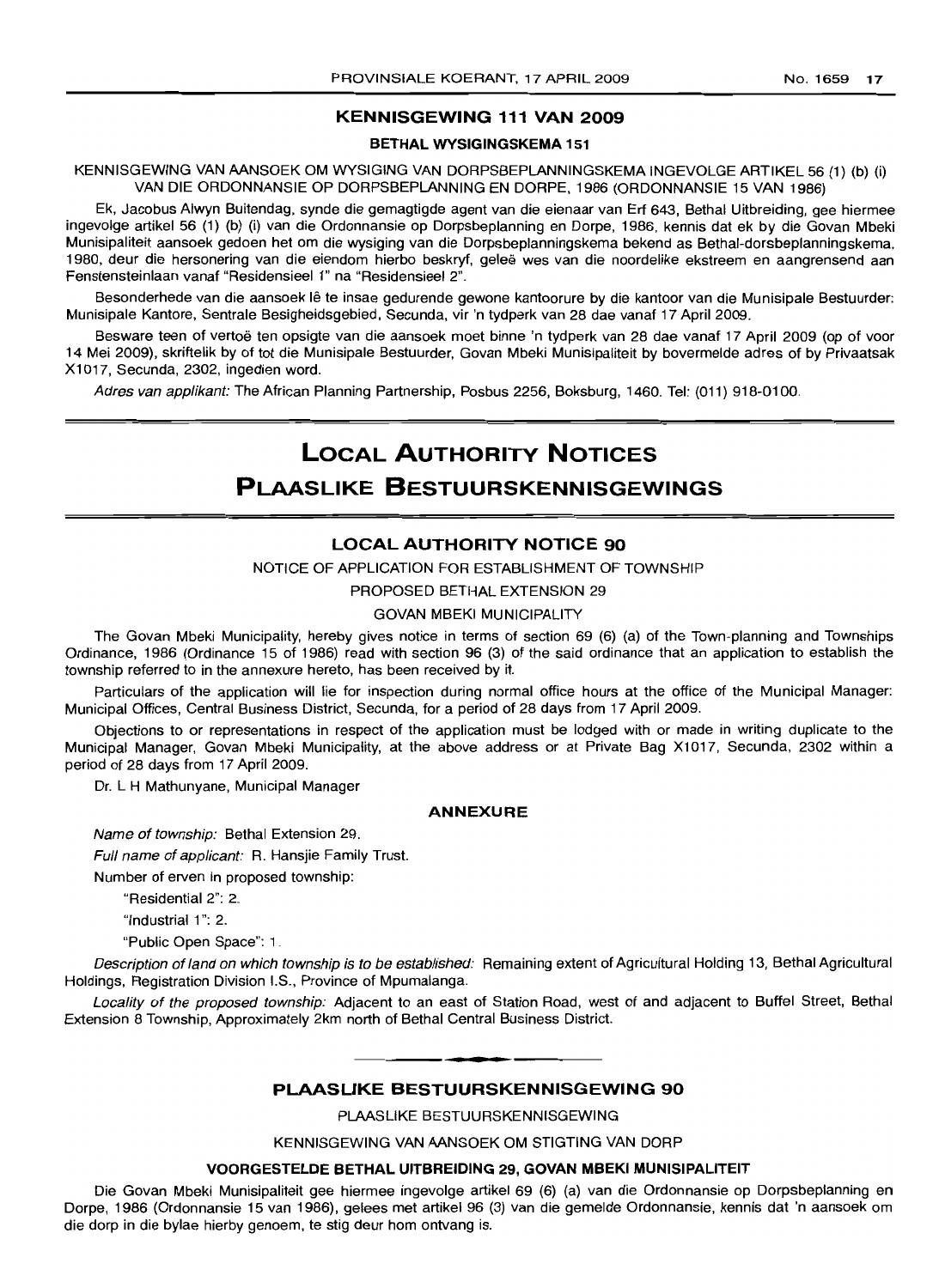Besonderhede van die aansoek lê ter insae gedurende gewone kantoorure by die kantoor van die Munisipale Bestuurder: Munisipale Kantore, Sentrale Besigheidsgebied, Secunda, vir 'n tydperk van 28 dae vanaf 17 April 2009.

Besware teen of vertoë ten opsigte van die aansoek moet binne 'n tydperk van 28 dae vanaf 17 April 2009, skriftelik en in tweevoud by of aan die Munisipale Bestuurder, Govan Mbeki Munisipaliteit by bovermelde adres of by Privaatsak X1017, Secunda, 2302 ingedien of gerig word.

DR. L H Mathunyane, Munisipale Bestuurder.

#### **BVLAE**

Naam van dorp: Bethal Uitbreiding 29.

Volle naam van aansoeker: R. Hansjie Family Trust.

Aantal; erwe in voorgestelde dorp:

"Residensieel 2": 2.

"Nywerheid 1": 2.

"Open bare Oopruimte": 1.

Beskrywing van grond waarop dorp gestig staan te word: Resterende Gedeelte van Landbouhoewe 13, Bethal Landbouhoewes, Registrasie Afdeling I.S., Mpumalanga Provinsie.

Ligging van voorgestelde dorp: Aangrensend aan en oos van Stasieweg, wes van en aangrensend aan Buffelstraat, Dorp Bethal Uitbreiding 8, ongeveer 2km noord van Bethal Sentrale Besigheidsgebied.

17-24

# **LOCAL AUTHORITY 91**

PUBLIC NOTICE CALLING FOR INSPECTION OF THE GENERAL VALUATION ROLLAND LODGING OF OBJECTIONS

Notice is hereby given in terms of section 49 (1) (a) (i) (c) of the Local Government: Municipal Rates Act, 2004 (Act No. 6 of 2004), herein referred to as the "Act", that the valuation roll for the financial years 1 July 2009 to 30 June 2013, is open for public inspection at the addresses listed below, from 5 February 2009 till 17 April 2009 during office hours. In addition the valuation roll is available at this Municipality's official website: www.mkhondo.gov.za, as it was published on the 5th February 2009.

An invitation hereby made in terms of the section 49 (1) (a) (ii) of the Act that any owner of a property or other person who so desires can lodge an objection with the Municipal Manager in respect of any matter reflected in, or omitted from the valuation roll within the above-mentioned extend period.

Attention is specifically drawn to the fact that in terms of section 50 (2) of the Act, an objection must be in relation to a specific individual property and not against the valuation roll as such. The form for the lodging of an objection is obtainable at the address listed below, or at the following website: www.valuersafrika.co.za

The completed form must be returned to one of the addresses listed below before the end of the extended period on 28 May 2009. No objections received by fax or e-mail will be accepted.

Please note the following:

(a) The date of valuation is 2 July 2008.

(b) The amount of property rates payable on the new valuation is not yet determined. The new tariff will be established during the budget process.

Mkhondo Municipality, physical addresses:

Piet Retief Office: C/o Mark & De Wet Streets, Office A, Finance Dept (Income). Enq: Mr E Delport (017) 826 8158. Enq: Mrs B Mansoor (017) 826-8127.

Amsterdam Office: C/o Voortrekker & President Streets, Bell Plein. Eng: Mr M A Nkosi. Mrs L Buys. Office No. 4 (017) 846-9241/314.

Driefontein Office: Stand No. 58, next to Corner Taxi Rank. Enq: Miss N Madonsela, 079 169 2736.

17

# **LOCAL AUTHORITY NOTICE 92**

#### **GOVAN MBEKI MUNICIPALITY**

PUBLIC NOTICE CALLING FOR INSPECTION OF SUPPLEMENTARY VALUATION ROLL AND LODGING OF OBJECTIONS

Notice is hereby given in terms of section 49 (1) (a) (i) read together with section 78 (2) of the Local Government: Municipal Property Rates Act, 2004 (Act No. 6 of 2004), hereinafter referred to as the "Act", that the supplementary valuation roll for the financial year 2008/2009 is open for public inspection at the Govan Mbeki Municipal Offices mentioned below and on website www.govanmbeki.gov.za from Friday, 17 April 2009 to Monday 25 May 2009.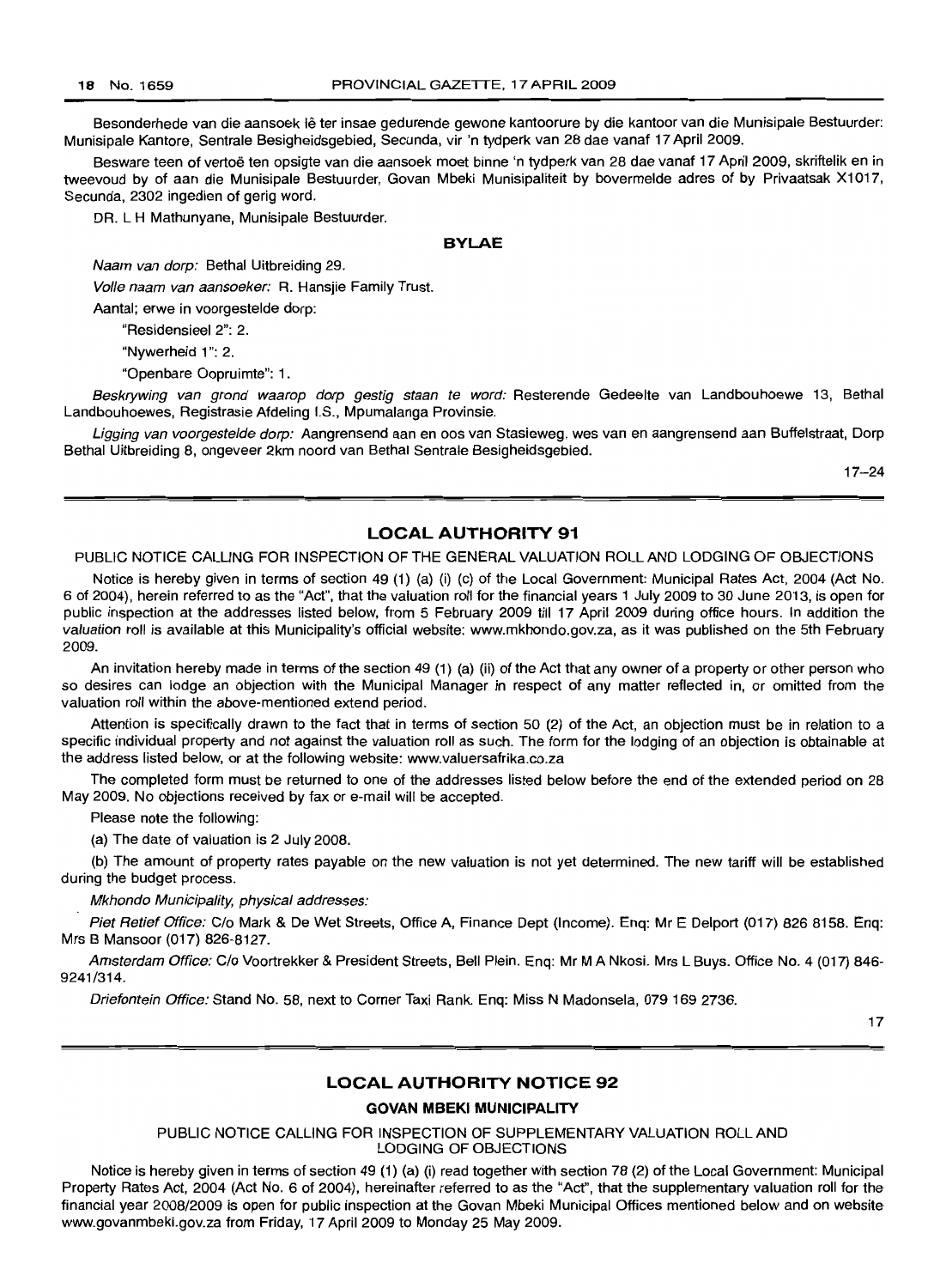An invitation is hereby made in terms of section 49 (1) (a) (ii), read together with section 78 (2) of the Act, that any owner of property or other person who so desires should lodge an objection with the Municipal Manager in respect of any matter reflected in, or omitted from, the supplementary valuation roll within the above-mentioned period.

Attention is specifically drawn to the fact that in terms of section 50 (2) of the Act, an objection must be in relation to a specific individual property and not against the supplementary valuation roll as such.

The form for the lodging of an objection is obtainable at the following addresses during normal office hours:

1. Rooms 218, 219 and 220, Municipal Office, Horwood Street, Secunda.

2. Municipal Office, Chris Hani Street, Bethal.

3. Municipal Office, 3868 Lindile Nxiweni Drive, eMbalenhle.

4. Municipal Office, 3012 Shaka Maseko Street, Leandra.

The completed objection form must be put in an envelope marked "Notice 26/2009-Supplementary Valuation Roll 2008/2009". The envelope must be sealed and addressed and posted to The Municipal Manager, Attention: Ms S Nkosi (Property Section), Private Bag X1017, Secunda, 2302 and can also be handed in only at the Secunda offices as in No.1 above. The envelope must reach the Secunda office before Monday, 25 May 2009.

No telephonic, telegraphic, facsimile or e-mail enquiries will be accepted.

No late or incomplete objection forms will be accepted.

For enquiries please telephone Ms S Nkosi at (017) 620-6053 or Ms W du Plooy at (017) 620-6039 or email gbrecords@govanmbeki.gov.za.

#### **Dr L H MA"rHUNYANE, Municipal Manager**

Notice No. 26/2009

# **LOCAL AUTHORITY NOTICE 93**

# **STEVE TSHWETE AMENDMENT SCHEME** 114

NOTICE OF APPROVAL

Notice is hereby given in terms of section 57 (1) (a) of the Town-planning and Townships Ordinance, 1986 (Ordinance 15 of 1986), as amended, that the Steve Tshwete Local Municipality has approved the amendment of the Steve Tshwete Townplanning Scheme, 2004, by the rezoning of Erf 3471 (previously Erven 3419-3421 and 3446-3449, Township of Aerorand, from "Residential 1" to "Residential 2".

Map 3 and the scheme clauses of the amendment scheme will lie open for inspection at all reasonable times at the office of the Director-General, Mpumalanga, Provincial Administration, Department of Local Government and Housing, Witbank, as well as at the Municipal Manager, Municipal BUildings, Wanderers Avenue, Middelburg.

This amendment is known as Steve Tshwete Amendment Scheme 114 and shall come into operation on the date of publication of this notice.

#### W **0 FOUCHE, Municipal Manager**

Municipal Offices, Wanderers Avenue (PO Box 14), Middelburg, 1050 Date: 17/04/2009 Ref: 15/4/4/112

# **LOCAL AUTHORITY NOTICE 94**

#### **STEVE TSHWETE AMENDMENT SCHEME 127**

NOTICE OF APPROVAL

Notice is hereby given in terms of section 57 (1) (a) of the Town-planning and Townships Ordinance, 1986 (Ordinance 15 of 1986), as amended, that the Steve Tshwete Local Municipality has approved the amendment of the Steve Tshwete Townplanning Scheme, 2004, by the rezoning of Erf 3244, Township of Mhluzi Extension 1, from "Business 1" to "Residential 1".

Map 3 and the scheme clauses of the amendment scheme will lie open for inspection at all reasonable times at the office of the Director-General, Mpumalanga, Provincial Administration, Department of Local Government and Housing, Witbank, as well as at the Municipal Manager, Municipal Buildings, Wanderers Avenue, Middelburg.

This amendment is known as Steve Tshwete Amendment Scheme 127 and shall come into operation on the date of publication of this notice.

#### W **0 FOUCHE, Municipal Manager**

Municipal Offices, Wanderers Avenue (PO Box 14), Middelburg, 1050 Date: 17/04/2009 Ref: 15/4/4/127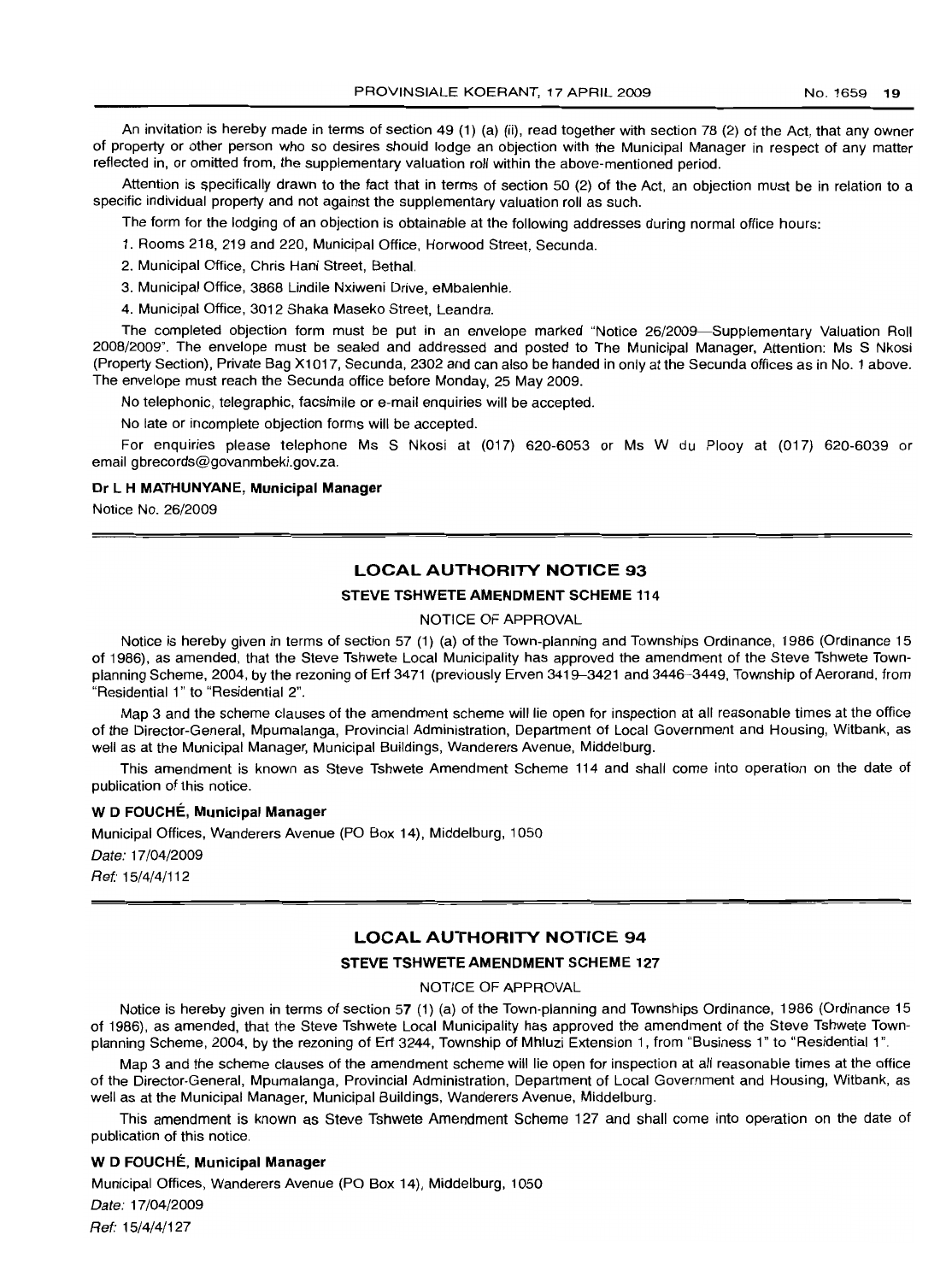# LOCAL AUTHORITY NOTICE 95

#### STEVE TSHWETE AMENDMENT SCHEME 239

NOTICE OF APPROVAL

Notice is hereby given in terms of section 57 (1) (a) of the Town-planning and Townships Ordinance, 1986 (Ordinance 15 of 1986), as amended that the Steve Tshwete Local Municipality has approved the amendment of the Steve Tshwete Townplanning Scheme, 2004, by the rezoning of Remainder of Erf 267, Township of Middelburg, from "Residential 1" to "Business 3".

Map 3 and the scheme clauses of the amendment scheme will lie open for inspection at all reasonable times at the office of the Director-General, Mpumalanga, Provincial Administration, Department of Local Government and Housing, Witbank, as well as at the Municipal Manager, Municipal Buildings, Wanderers Avenue, Middelburg.

This amendment is known as Steve Tshwete Amendment Scheme 239 and shall come into operation on the date of publication of this notice.

#### W D FOUCHE, Municipal Manager

Municipal Offices, Wanderers Avenue (PO Box 14), Middelburg, 1050 Date: 17/04/2009

Ref: 15/4/4/219

# **LOCAL AUTHORITY NOTICE 96**

# GOVAN MBEKI MUNICIPALITY

#### BETHALAMENDMENT SCHEME 148 AND 149

#### NOTICE OF APPROVAL

Notice is hereby given in terms of section 57 (1) of the Town-planning and Townships Ordinance, 1986 (Ordinance 15 of 1986), as amended, that the Govan Mbeki Municipality has approved the amendment of the Bethal Town-planning Scheme, 1980, by the rezoning of:

1. Stand 72, Bethal, from "Residential 1" to "Residential 2", subject to certain conditions. This amendment is known as Bethal Amendment Scheme 148 and shall come into operation on the date of publication of this notice.

2. Stand 522, Bethal, from "Residential 1" to "Residential 3", subject to certain conditions. This amendment is known as Bethal Amendment Scheme 149 and shall come into operation on the date of publication of this notice.

Maps 3A and 3B and the scheme clauses are filed with the Director: Department of Agriculture and Land Administration, Nelspruit, as well as with the Manager, Physical Development, Municipal Offices, Secunda and are open for inspection during normal office hours.

## Dr L H MATHLINYANE, Municipal Manager

Private Bag X1017, Secunda, 2302 Notice: 20 & 23/2009

# LOCAL AUTHORITY NOTICE 99

# MPUMALANGA DEVELOPMENT TRIBUNAL: MDT06/07/06/01/RIVERSIDE PARK

#### EXTENSIION 5/39

NOTICE IN TERMS OF SECTION 33 (4) OF THE DEVELOPMENT FACILITATION ACT (ACT 67 OF 1995)

Notice is hereby given in terms of the provisions of section 33 (4) of the Development Facilitation Act (Act 67 of 1995), that the Mpumalanga Development Tribunal approved the land development application on Part of Portions 52 (a portion of Portion 21), Part of the Remainder of Portion 21 (a portion of Portion 14), Part of Portion 33 (a portion of portion 21), part of Portion and the contract of the contract of the contract of the contract of the contract of the contract of the contract of the contract of the contract of the contract of the contract of the contract of the contract of th

(a portion of Portion 21) and Portion 34 (a portion of Portion 21), of the Farm Boschrand No. 283 JT, to be known as Riverside Park Extension 5, subject to the conditions as set out in the schedule below.

SCHEDULE:

1. Suspension of existing conditions of title:

The following Title Conditions shall be suspended:

(a) Conditions A(1) to (6) on pages 3 to 4 of Title Deed No. T949/2008.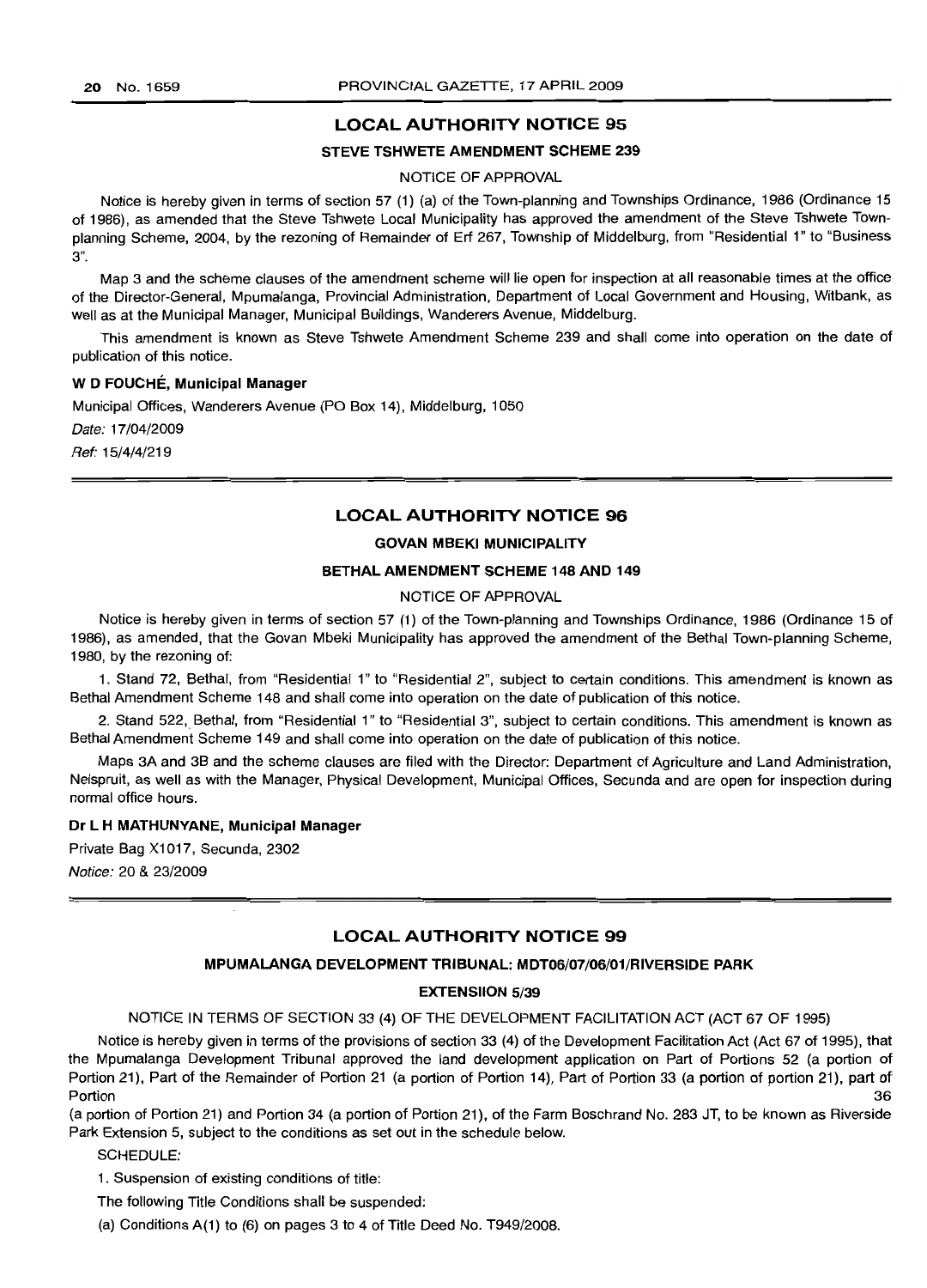- (b) Condition A on pages 2 to 4 of Title Deed No. T950/2008.
- (c) Condition A on page 4 of Title Deed No. T950/2008.
- (d) Condition A on page 5 of Title Deed No. T950/2008.
- (e) Condition A on pages 2 to 5 of Title Deed No. T951/2008.
- (f) Condition III on page 6 of Title Deed No. T951/2008.
- (g) Condition A on page 7 of Title Deed No. T951/2008.
- (h) Condition C on pages 7 and 8 of Title Deed No. T951 /2008.

# LOCAL AUTHORITY NOTICE 81

NOTICE OF DRAFT SCHEME

# GOVAN MBEKI LAND USE SCHEME, 2009

The Govan Mbeki Local Municipality hereby gives notice in terms of section 28 (1) (a) of the Town-planning and Townships Ordinance, 1986 (Ordinance 15 of 1986), that a draft town-planning scheme to be known as the Govan Mbeki Land Use Scheme, 2009, has been prepared by it.

This scheme is an amendment scheme and contains the following proposals:

• A single town-planning scheme, to be known as the Govan Mbeki Land Use Scheme, 2009, incorporating all land within the area of jurisdiction of the Govan Mbeki Local Municipality;

• the Govan Mbeki Land Use Scheme, 2009, will substitute all town-planning schemes currently in operation; and

• the intention of the scheme is that all existinq, legal land use rights will be retained.

The draft scheme will lie for inspection during normal office hours at the office of the Manager: Physical Development, Room 323, Secunda Municipal Offices, Secunda Central Business Area, for a period of 28 days from 10 April 2009.

Objections to or representations in respect of the scheme must be lodged with or made in writing to the Municipal Manager at the above address or at Govan Mbeki Local Municipality, Private Bag X1017, Secunda, 2302. Attention: Mr Kamesh Rohan, within a period of 28 days from 10 April 2009.

# PLAASLIKE BESTUURSKENNISGEWING 81

• **••**

KENNISGEWING VAN ONTWERPSKEMA

#### GOVAN MBEKI LAND USE SCHEME, 2009

Die Govan Mbeki Plaaslike Munisipaliteit gee hiermee ingevolge artikel 28 (1) (a) van die Ordonnansie op Dorpsbeplanning en Dorpe, 1986 (Ordonnansie 15 van 1986), kennis dat 'n ontwerpdorpsbeplanningskema bekend te staan as die Govan Mbeki Land Use Scheme, 2009, deur hom opgestel is.

Hierdie skema is 'n wysigingskema en bevat die volgende voorstelle:

• 'n Enkele dorpsbeplanningskema, bekend te staan as die Govan Mbeki Land Use Scheme, 2009, bevattende aile grond binne die regsgebied van die Govan Mbeki Plaaslike Munisipaliteit;

- die Govan Mbeki Land Use Scheme, 2009, sal aile bestaande dorpsbeplanningskemas in werking vervang; en
- die doel van die skema is dat aile bestaande, wettige grondgebruiksregte behoue sal bly.

Die ontwerpskema lê ter insae gedurende gewone kantoorure by die kantoor van die Bestuurder: Fisiese Ontwikkeling, Kamer No. 323, Secunda Munisipale Kantore, Secunda Sentrale Besigheidsarea, vir 'n tydperk van 28 dae vanaf 10 April 2009.

Besware teen of vertoë ten opsigte van die skema moet binne 'n tydperk van 28 dae vanaf 10 April 2009 skriftelik by of tot die Munisipale Bestuurder by bovermelde adres of by die Govan Mbeki Plaaslike Munisipaliteit, Privaatsak X1017, Secunda, 2302, Aandag: Mnr Kamesh Rohan, ingedien of gerig word.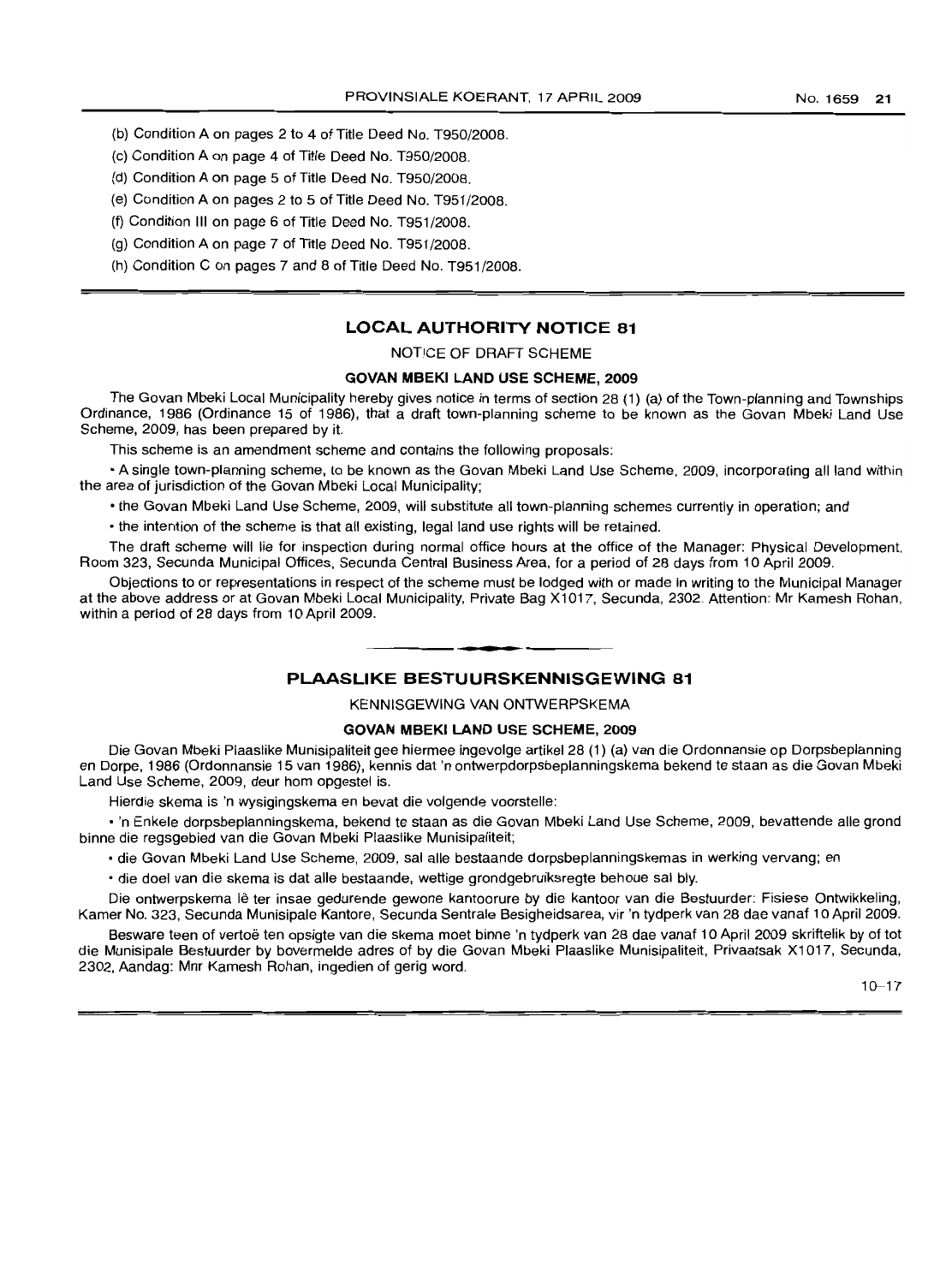# **LOCAL AUTHORITY NOTICE 97**

#### DECLARATION AS AN APPROVED TOWNSHIP

The Mbombela Local Municipality declares herewith in terms of Section 103(1) of the Town Planning and Townships Ordinance, 1986 (Ordinance 15 of 1986), Riverside Park Extension 21 to be an approved township subject to the conditions set out in the Schedule hereto.

#### SCHEDULE

CONDITIONS UNDER WHICH THE APPLICATION MADE BY M & F GIURICICH DEVELOPMENTS (PROPRIETARY) LIMITED (HEREINAFTER REFERRED TO AS THE APPLICANT) IN TERMS OF THE PROVISIONS OF CHAPTER III (PART C) OF THE TOWN PLANNING AND TOWNSHIPS ORDINANCE, 1986 (ORDINANCE 15 OF 1986), FOR PERMISSION TO ESTABLISH A TOWNSHIP ON PORTION 90 (A PORTION OF PORTION 51) OF THE FARM BOSCHRAND 283 J.T. AND PORTION 91 (A PORTION OF PORTION 51) OF THE FARM BOSCHRAND 283 J.T.

#### CONDITIONS OF ESTABLISHMENT

#### 1.1 NAME

The name of the township shall be RIVERSIDE PARK EXTENSION 21.

#### 1.2 DESIGN

The township shall consist of erven and streets as indicated on General Plan 986/2008.

#### 1.3 ACCESS

Access to the development shall be from Eastern Boulevard Road opposite existing entrances to Riverside Mall. Access shall be to the satisfaction of Mbombela Local Municipality and the Department of Roads and Transport.

# 1.4 RECEIPT AND DISPOSAL OF STORMWATER

The township owner shall arrange the stormwater drainage of the township; in such a way as to fit in with all relevant roads and he shall receive and dispose of the stormwater running off or being diverted from the road.

#### 1.5 REMOVAL AND/OR REPLACEMENT OF MUNICIPAL SERVICES

Should it become necessary to remove, alter or replace any municipal services as a result of the establishment of the township, the cost thereof shall be borne by the township owner.

#### 1.6 ERECTION OF FENCE OR OTHER PHYSICAL BARRIER

The township owner shall at his own expense erect a fence or other physical barrier to the satisfaction of the Mbombela Local Municipality, as and when required by him to do so, and the township owner shall maintain such fence or physical barrier in a good state of repair until such time as this responsibility is taken over by the Mbombela Local Municipality.

#### 1.7 REMOVAL OF LITTER

The township owner shall at his own expense have all litter within the township area removed to the satisfaction of the Mbombela Local Municipality.

#### 1.8 REMOVAL AND/OR REPLACEMENT OF ESKOM SERVICES

Should it become necessary to remove, alter, or replace any existing services of Eskom as a result of the establishment of the township, the cost thereof shall be borne by the township owner.

#### 1.9 REMOVAL AND/OR REPLACEMENT OF TELKOM SERVICES

Should it become necessary to remove, alter, or replace any existing services of Telkom as a result of the establishment of the township, the cost thereof shall be borne by the township owner.

#### 1.10 RESPONSIBILITIES IN RESPECT OF ESSENTIAL SERVICES

The township owner shall provide all essential services in terms of the provisions of sections 116 to 121 of Ordinance 15 of 1986 prior to the registration of any stands in the township.

#### 1.11 PROTECTION OF 5TAND PEGS

The township owner shall comply with the requirements with regard to the protection of boundary pegs as determined by the Mbombela Local Municipality in this regard, when required to do so by the Mbombela Local Municipality.

# 1.12 DEMOLITION OF BUILDINGS AND STRUCTURES

The township owner must at his own costs demolish all existing buildings and structures that are located within building restriction areas, side spaces of common boundaries to the satisfaction of Mbombela Local Municipality.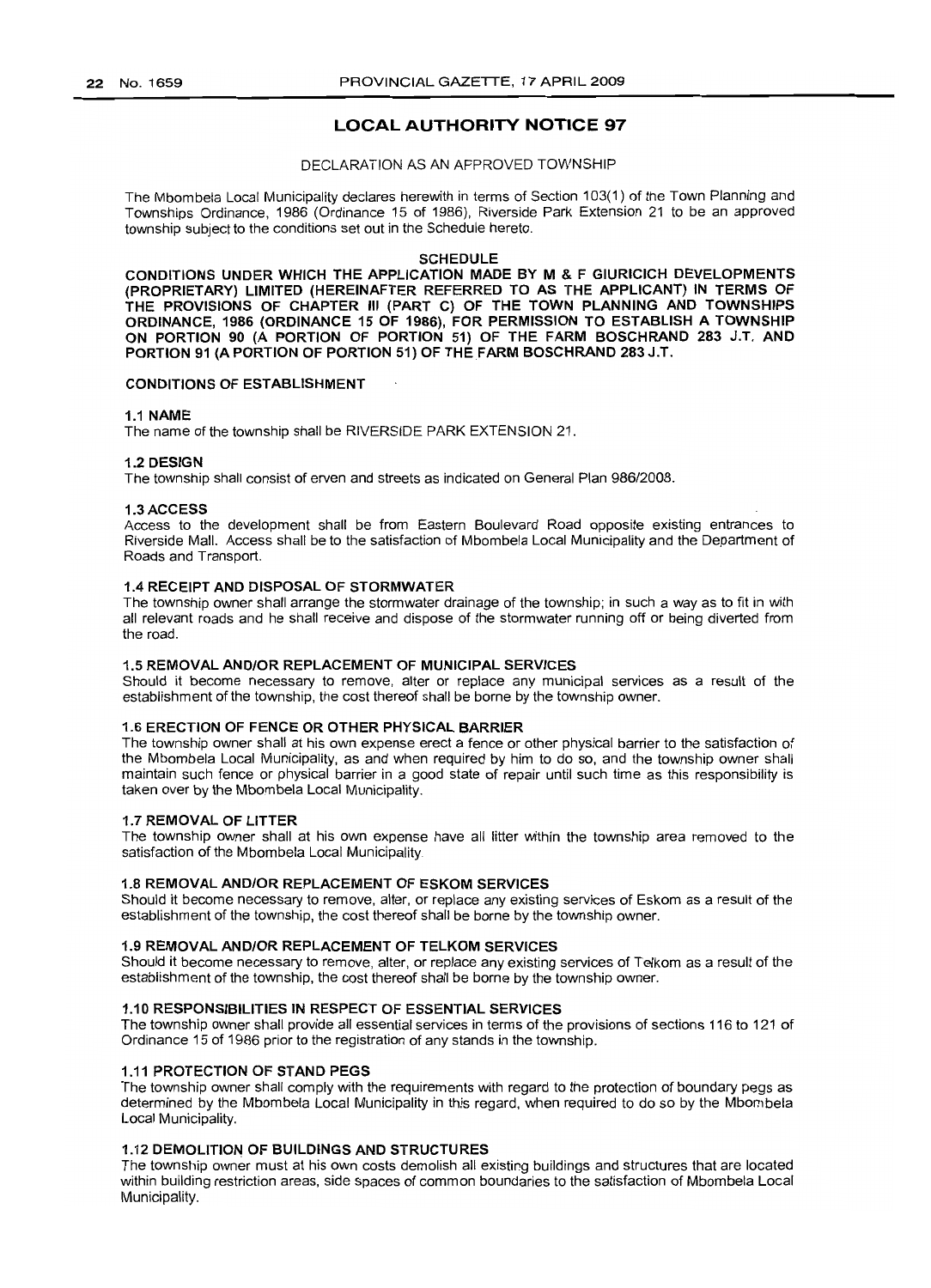#### 1.13 SIGNAGE

The applicant shall at his own expense erect the required signs to the satisfaction of the Mbombela Local Municipality and the township owner shall maintain such signage in a good state of repair, until such time as his responsibility is taken over by the Mbombela Local Municipality

#### 1.14 DISPOSAL OF EXISTING CONDITIONS OF TITLE

All erven shall be made subject to existinq conditions and servitudes, if any, including the reservation of mineral rights, but excluding the following conditions.

The former Portion 48, a portion whereof is held hereunder, of the Farm Boschrand No. 283 is subject to the following conditions:

- 1.14.1. (a) Portions "B" and "C", as held under Deeds of Transfer No's 962/1922 and 958/1922, dated  $3<sup>rd</sup>$  February 1922, respectively measuring 27,1492 Hectares and 21,8273 respectively:
	- (i) The owners of Portions "B" and "C" shall jointly be entitled to the existing dam in the Nels river on said Portion "E" and the existing waterfurrow leading from such dam (as shown on the diagrams of said Portions "B" and "C") to the said Portions "B" and "C", as well as to the exclusive use and control of said dam and waterfurrow, together with the right at any time to enter upon said Portion "E" along the line of passage of said water furrow for the purpose of repairing, enlarging, reconstructing and maintaining the said furrow and dam.
	- (ii) The owners of aforesaid portions "B" and "C" shall each have the right to depasture 30 head of cattle or other animals on the veld of the said portion "E" but the owner of the said portion "E" shall nevertheless have the right to place any portion of the veld of whole thereof under cultivation, and the right of grazing will ipso facto lapse in respect of any portion of the said farm when brought under irrigation or placed under cultivation or under orchards or plantations, and further such right of grazing shall not extend to any ground in the immediate vicinity of any homesteads or buildings on the said farm, nor shall such grazing rights prevent the owner of said portion "E" or his successors in title from carrying out any works on the said farm or from constructing any water furrows or other works in connection with the irrigation of the said farm or erection of buildinqs and other works in connection with the development of the said farm.
	- (iii) The owners of said portions "B" and "C" shall jointly be entitled to a right of way over the said portion "E" along the existing road from portion "B" to Citrus Siding.
- 1.14.2. The owners of Portion "E" shall have the right to convey water either by open furrow or by a pipe line over or under the said land, provided, however, that any such works shall not be performed in such manner as to affect the satisfactory working of the said land. They shall also be allowed free access to the existing furrow over the land for the purpose of cleaning, repair, widening and enlarging the same, together with the right to fence in the same, provided adequate crossings and outlets for irrigation water be provided.
- 1.14.3. The former Remaining Extent of Portion 14 of the Farm Boschrand No. 283, Registration Division J.T. the Province of Mpumalanga, measuring 2212,5849 hectares of which the property held hereunder forms a portion is subject to a servitude in favour of Eskom to convey electricity over the property hereby conveyed together with ancillary rights and subject to conditions as will more fully appear from reference to Notarial Deed No. 668/1964S.
- 1.14.4. The former Remaining Extent of Portion 14 of the Farm Boschrand No, 283, Registration Division J.T. the Province of Mpumafanga, measuring 2115,6536 hectares of which the property held hereunder forms a portion is subject to:
	- (a) a servitude in favour of the right has been granted to Eskom to convey electricity over the property hereby conveyed together with ancillary rights and subject to conditions as will more fully appear from reference to Notarial Deed No. 258/1977S.
	- (b) Die binnevermelde eiendom is onderhewig aan 'n waterhof bevel gedateer 1 April 1930 en geregistreer onder K2165/80S.
- 1.14.5. The former Remaining Extent of Portion 14 of the Farm Boschrand No. 283, Registration Division J.T. the Province of Mpumalanga, measuring 2115,6536 hectares of which the property held hereunder forms a portion is entitled to the following servitudes over Portion 30 (a Portion of Portion 14) of the within farm, transferred under Deed of Transfer T14478/71 viz:
	- (a) to a servitude of aqueduct 3,15 metres wide
	- (b) (i) to a servitude area for a Hydro electric station and substation
		- (ii) to a powerline servitude and Right of Way to said servitude area
	- (c) to a servitude of pipeline and Right of Way 6.3 metres wide
	- (d) to right to erect a turbine and/or pumping plant on a route to be determined as will more fully appear from the said Deed of Transfer and Diagram S.G. No A 8650/69 annexed thereto.